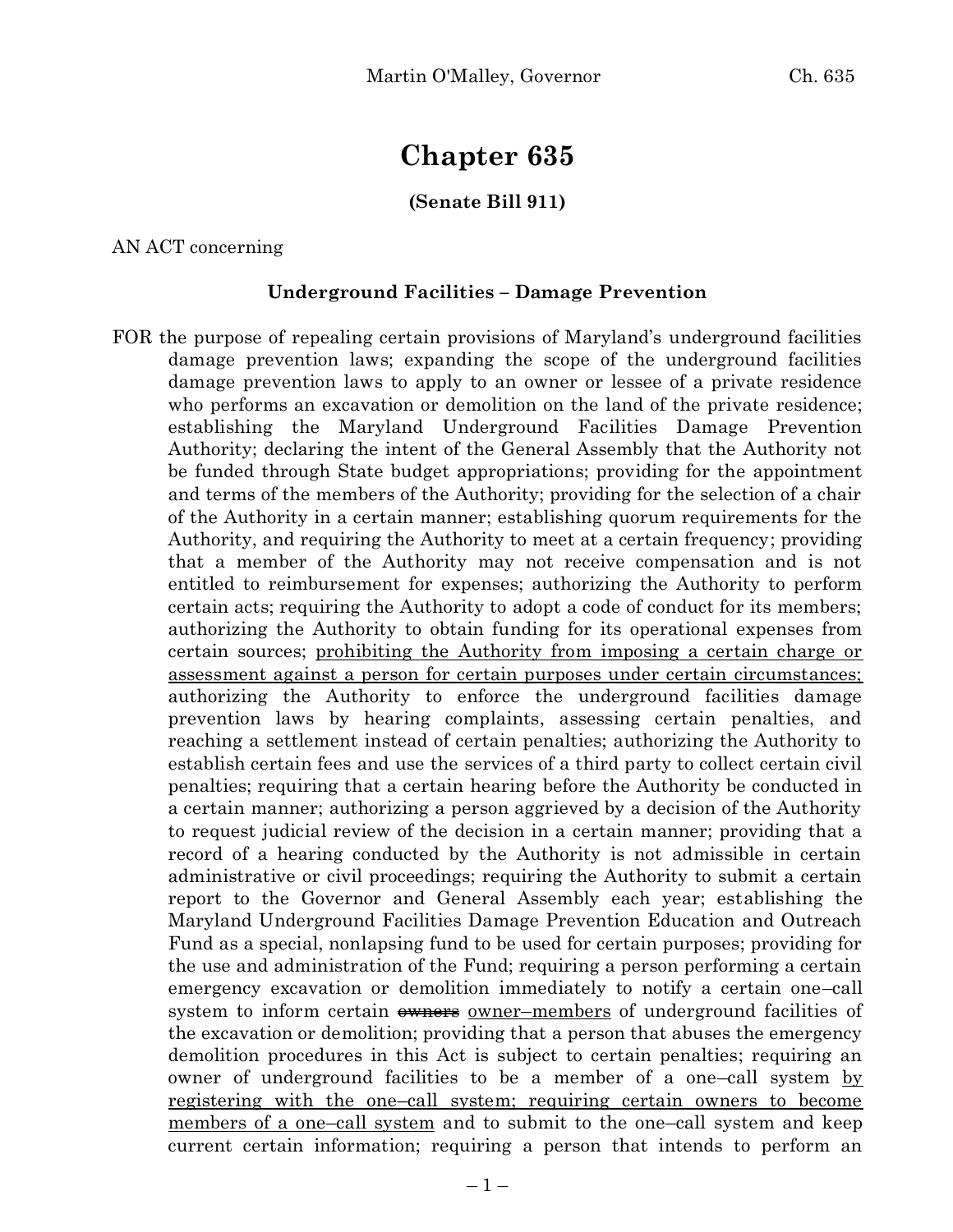excavation or demolition in the State to initiate a certain ticket request with a certain one–call system; requiring the one–call system to promptly transmit a copy of a certain ticket to certain owner–members under certain circumstances; providing that a ticket is valid for a certain period; requiring a person that intends to perform an excavation or demolition to repeat a certain notice to the one–call system under certain circumstances; requiring an <del>owner</del> owner–member of underground facilities to mark the underground facilities in a certain manner under certain circumstances; requiring an ewner owner–member to report certain information to an underground facilities information exchange system within a certain period after a certain event; requiring an <del>owner</del> owner–member to take certain actions if the owner owner–member, for certain reasons, is unable to mark the underground facilities within a certain period; authorizing an  $\frac{1}{2}$  owner–member and person conducting an excavation or demolition to reach a working agreement regarding the schedule for marking an underground facility; providing that a person may begin excavation or demolition only after receiving a certain notice; providing that a person performing an excavation or demolition is responsible for the maintenance of underground facility markings and shall perform the excavation or demolition in a certain manner; requiring a certain person to provide certain notice of certain damage to, or disturbance of, an underground facility; requiring a person to take certain measures if the person knows or has reason to know of an unmarked underground facility in the area of an excavation or demolition; authorizing the Department of Transportation, the Department's administrations, and the Maryland Transportation Authority to collect certain fees; repealing the authority of a political subdivision or municipal corporation to charge a marking or re–marking fee for the reimbursement of expenses incurred by the political subdivision or municipal corporation in complying with the State's underground facilities damage prevention laws; authorizing a designer to initiate a ticket request with a certain one–call system under certain circumstances; requiring an  $\theta$ owner–member to respond to a ticket requested by a designer in a certain manner within a certain period after receiving a certain notice; providing that an <del>owner</del> owner–member or agent of an <del>owner</del> owner–member is not liable for inaccurate information provided to a designer in response to a ticket request; increasing certain civil penalties under the underground facilities damage prevention laws; authorizing the Authority to impose certain measures instead of or in addition to certain civil penalties; providing that certain civil penalties may be assessed only by the Authority; providing that a court may assess certain civil penalties and award certain attorney's fees under certain circumstances; providing that the Authority may not assess a certain penalty if a certain action has been brought in a certain venue; altering a provision regarding the disposition of civil penalties and requiring that civil penalties recovered under the underground facilities damage prevention laws be paid into the Fund; providing that employees and officials of the Authority are State personnel under the Maryland Tort Claims Act; altering the definition underground facility to include stormwater drains after a certain date;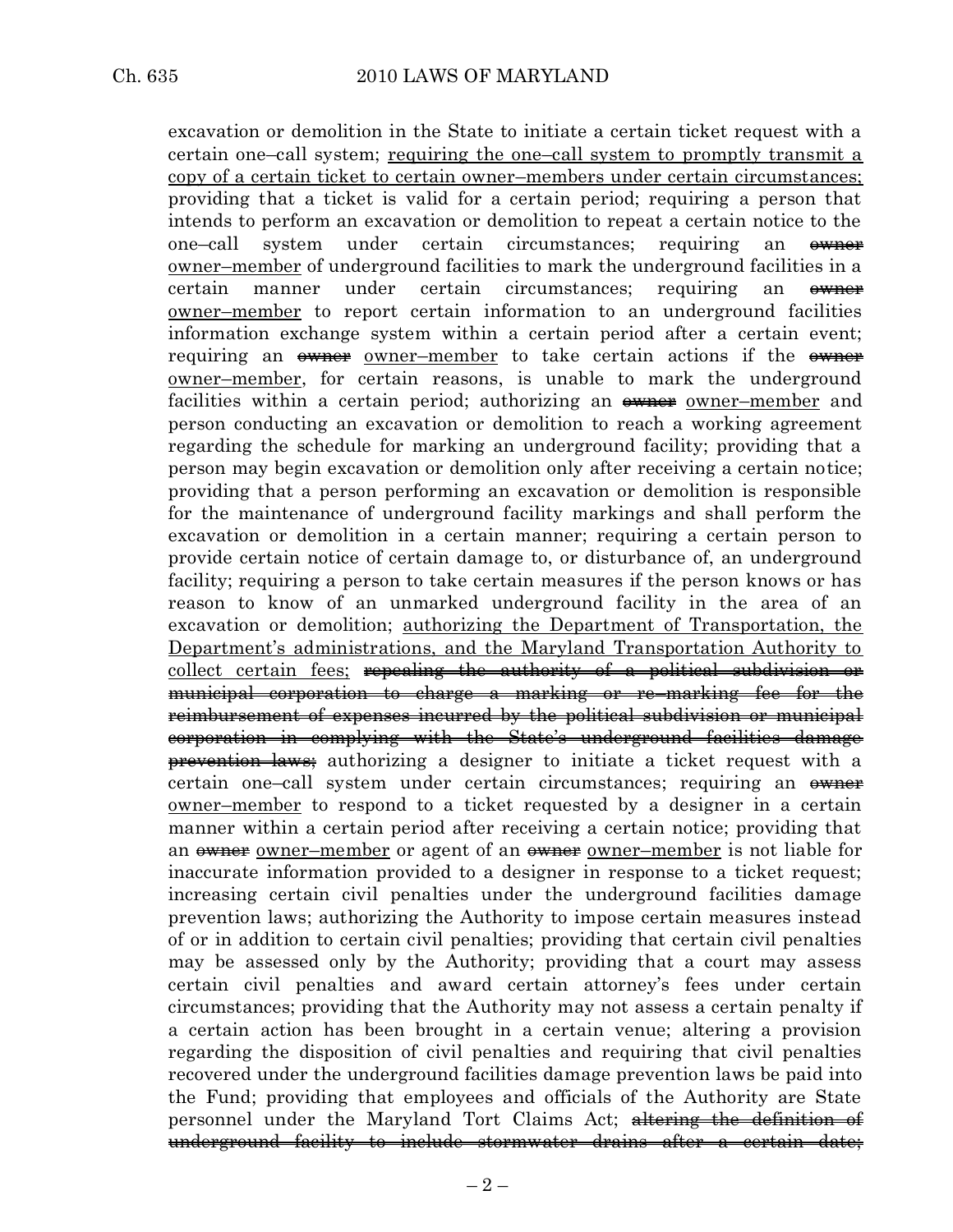requiring an owner of stormwater drains to make a good faith effort to identify the location of the stormwater drains by a certain date; holding an owner harmless under this Act with respect to any stormwater drain the owner could not locate and identify after a good faith effort; providing for a delayed effective date for a certain provision of this Act; defining certain terms and altering certain definitions; making stylistic changes; and generally relating to excavation or demolition near underground facilities and underground facilities damage prevention.

#### BY repealing

Article – Public Utility Companies

Section 12–107 through 12–110; and 12–201 through 12–203 and the subtitle "Subtitle 2. Excavation Near Underground Lines and Structures in Montgomery County"

Annotated Code of Maryland

(2008 Replacement Volume and 2009 Supplement)

#### BY renumbering

Article – Public Utility Companies Section 12–104, 12–105, 12–106, 12–111, 12–112, and 12–113, respectively to be Section 12–120, 12–121, 12–122, 12–128, 12–134, and 12–135, respectively Annotated Code of Maryland (2008 Replacement Volume and 2009 Supplement)

BY repealing and reenacting, with amendments,

Article – Public Utility Companies

Section 12–101 and 12–103 to be under the new part "Part I. Definitions; General Provisions" Annotated Code of Maryland (2008 Replacement Volume and 2009 Supplement)

BY repealing and reenacting, without amendments,

Article – Public Utility Companies Section 12–102 Annotated Code of Maryland (2008 Replacement Volume and 2009 Supplement)

#### BY adding to

Article – Public Utility Companies

Section 12–106 through 12–114 to be under the new part "Part II. Maryland Underground Facilities Damage Prevention Authority"; 12–117 to be under the new part "Part III. Maryland Underground Facilities Damage Prevention Education and Outreach Fund"; 12–123 through 12–127; and 12–131 to be under the new part "Part V. Designer Requests"

Annotated Code of Maryland

(2008 Replacement Volume and 2009 Supplement)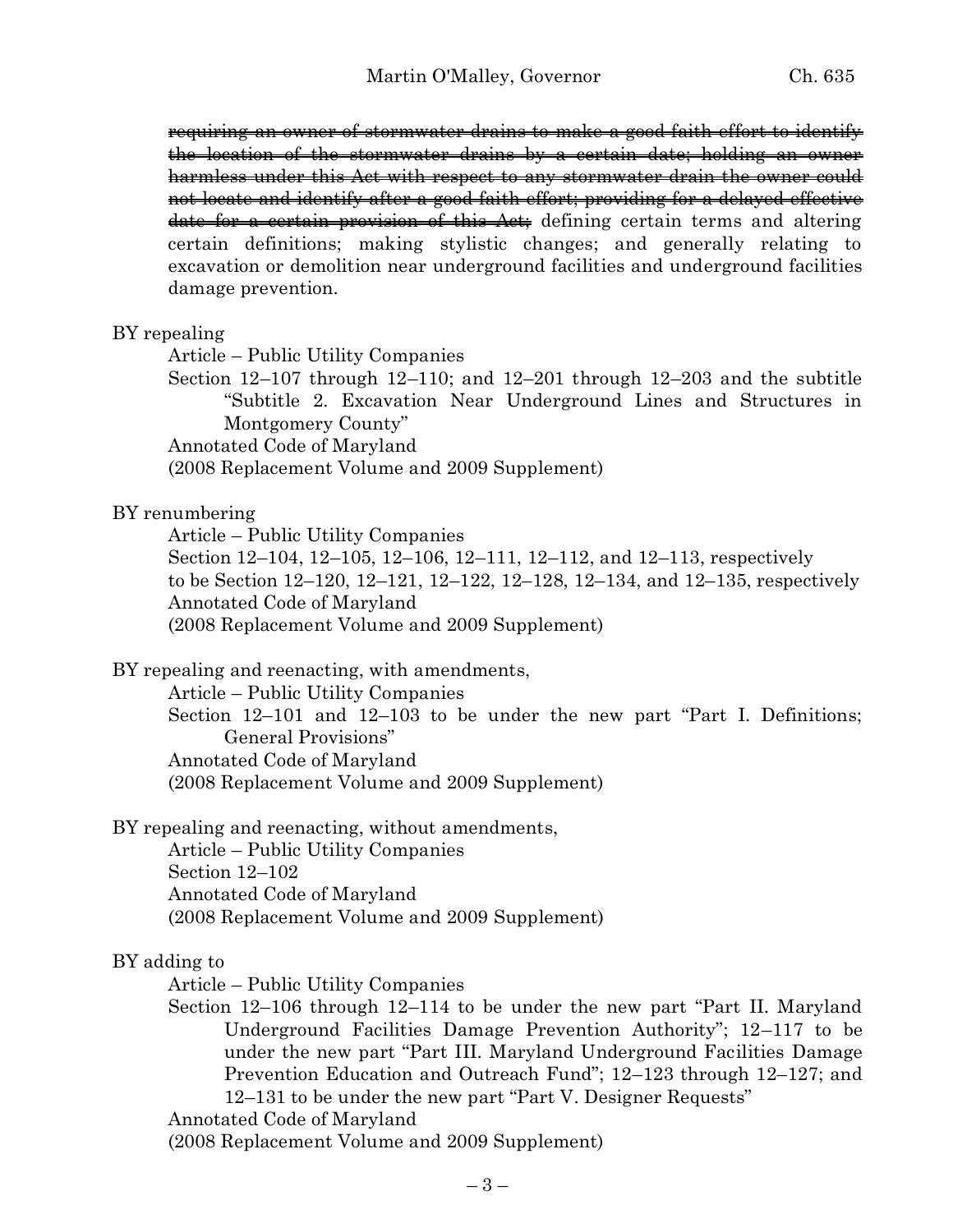BY repealing and reenacting, with amendments,

Article – Public Utility Companies

Section 12–120, 12–121,  $\frac{12}{22}$ , and  $\frac{12}{22}$  and 12–122 to be under the new part "Part IV. Excavation and Demolition"; and 12–135 Annotated Code of Maryland (2008 Replacement Volume and 2009 Supplement) (As enacted by Section 2 of this Act)

BY repealing and reenacting, without amendments,

Article – Public Utility Companies Section 12–128 to be under the new part "Part IV. Excavation and Demolition" Annotated Code of Maryland (2008 Replacement Volume and 2009 Supplement) (As enacted by Section 2 of this Act)

BY repealing and reenacting, without amendments, Article – Public Utility Companies Section 12–134 to be under the new part "Part VI. Enforcement and Penalties" Annotated Code of Maryland (2008 Replacement Volume and 2009 Supplement) (As enacted by Section 2 of this Act)

BY repealing and reenacting, with amendments,

Article – State Government Section 12–101(a)(2) Annotated Code of Maryland (2009 Replacement Volume)

BY repealing and reenacting, without amendments,

Article – Public Utility Companies Section  $12-101(a)$ Annotated Code of Maryland (2008 Replacement Volume and 2009 Supplement) (As enacted by Section 3 of this Act)

BY repealing and reenacting, with amendments, Article – Public Utility Companies Section 12-101(o) Annotated Code of Maryland (2008 Replacement Volume and 2009 Supplement) (As enacted by Section 3 of this Act)

SECTION 1. BE IT ENACTED BY THE GENERAL ASSEMBLY OF MARYLAND, That Section(s)  $12-107$  through  $12-110$ ; and  $12-201$  through  $12-203$ and the subtitle "Subtitle 2. Excavation Near Underground Lines and Structures in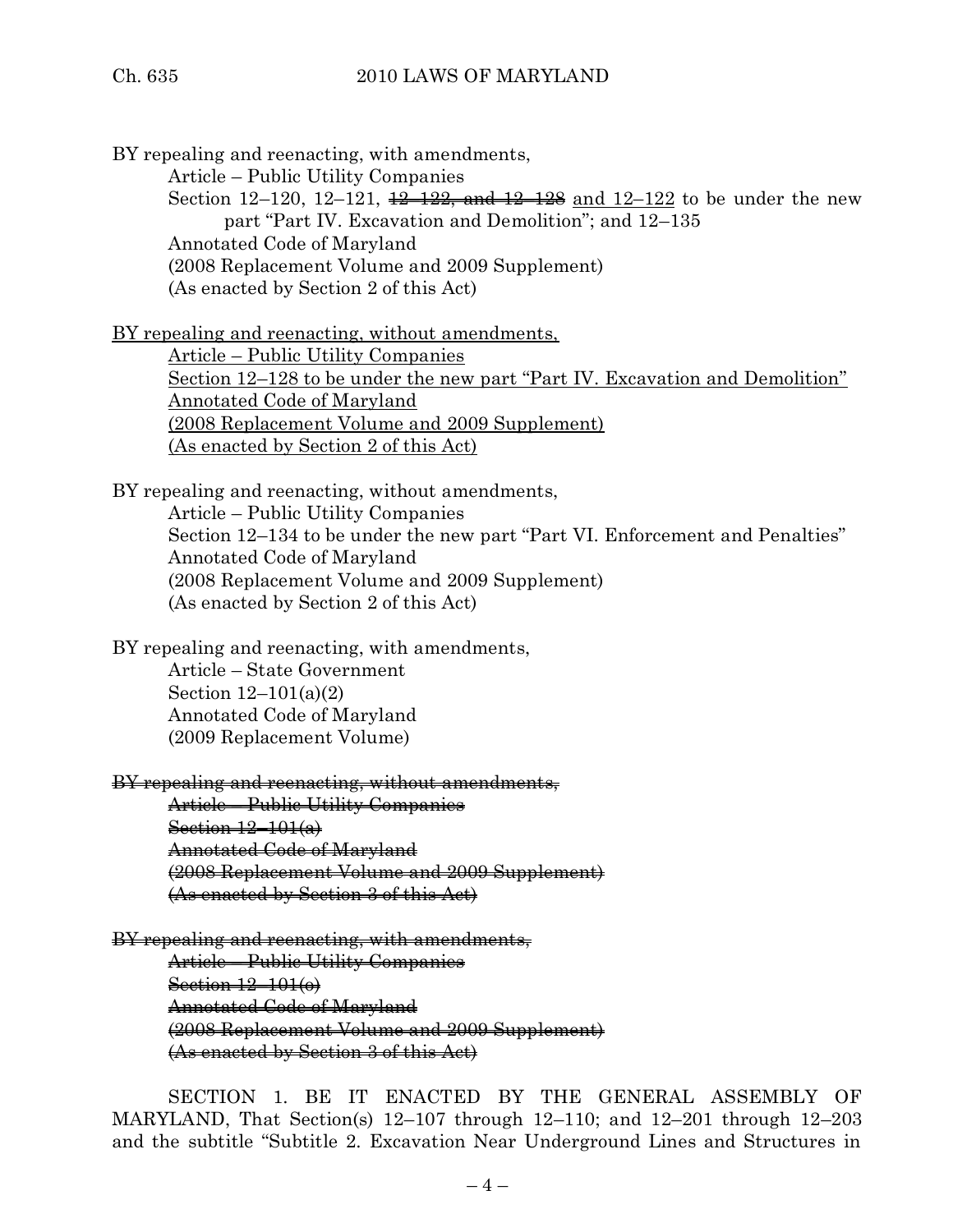Montgomery County" of Article – Public Utility Companies of the Annotated Code of Maryland be repealed.

SECTION 2. AND BE IT FURTHER ENACTED, That Section(s) 12–104, 12–105, 12–106, 12–111, 12–112, and 12–113, respectively, of Article – Public Utility Companies of the Annotated Code of Maryland be renumbered to be Section(s) 12–120, 12–121, 12–122, 12–128, 12–134, and 12–135, respectively.

SECTION 3. AND BE IT FURTHER ENACTED, That the Laws of Maryland read as follows:

#### **Article – Public Utility Companies**

#### **PART I. DEFINITIONS; GENERAL PROVISIONS.**

12–101.

(a) In this subtitle the following words have the meanings indicated.

**[**(b) (1) "Contractor" means a person that performs excavations or demolitions.

(2) "Contractor" includes a person that performs excavations or demolitions under a contract or subcontract.**]**

# **(B) "AUTHORITY" MEANS THE MARYLAND UNDERGROUND FACILITIES DAMAGE PREVENTION AUTHORITY.**

# **(C) "BUSINESS DAY" MEANS A CALENDAR DAY OTHER THAN A SATURDAY, SUNDAY, OR LEGAL HOLIDAY.**

**[**(c)**] (D)** "Demolition" means an operation in which a structure or mass of material is wrecked, razed, rended, moved, or removed using any tool, equipment, or explosive.

# **(E) "DESIGNER" MEANS A LICENSED ARCHITECT OR ENGINEER, PROFESSIONAL ENGINEER, PROFESSIONAL LAND SURVEYOR, OR LICENSED LANDSCAPE ARCHITECT, AS THOSE TERMS ARE DEFINED IN THE BUSINESS OCCUPATIONS AND PROFESSIONS ARTICLE, WHO PREPARES A DRAWING FOR A PROJECT THAT MAY REQUIRE EXCAVATION OR DEMOLITION.**

**[**(d)**] (F)** (1) "Excavation" means an operation in which earth, rock, or other material in or on the ground is moved, removed, or otherwise displaced by using any tool, equipment, or explosive.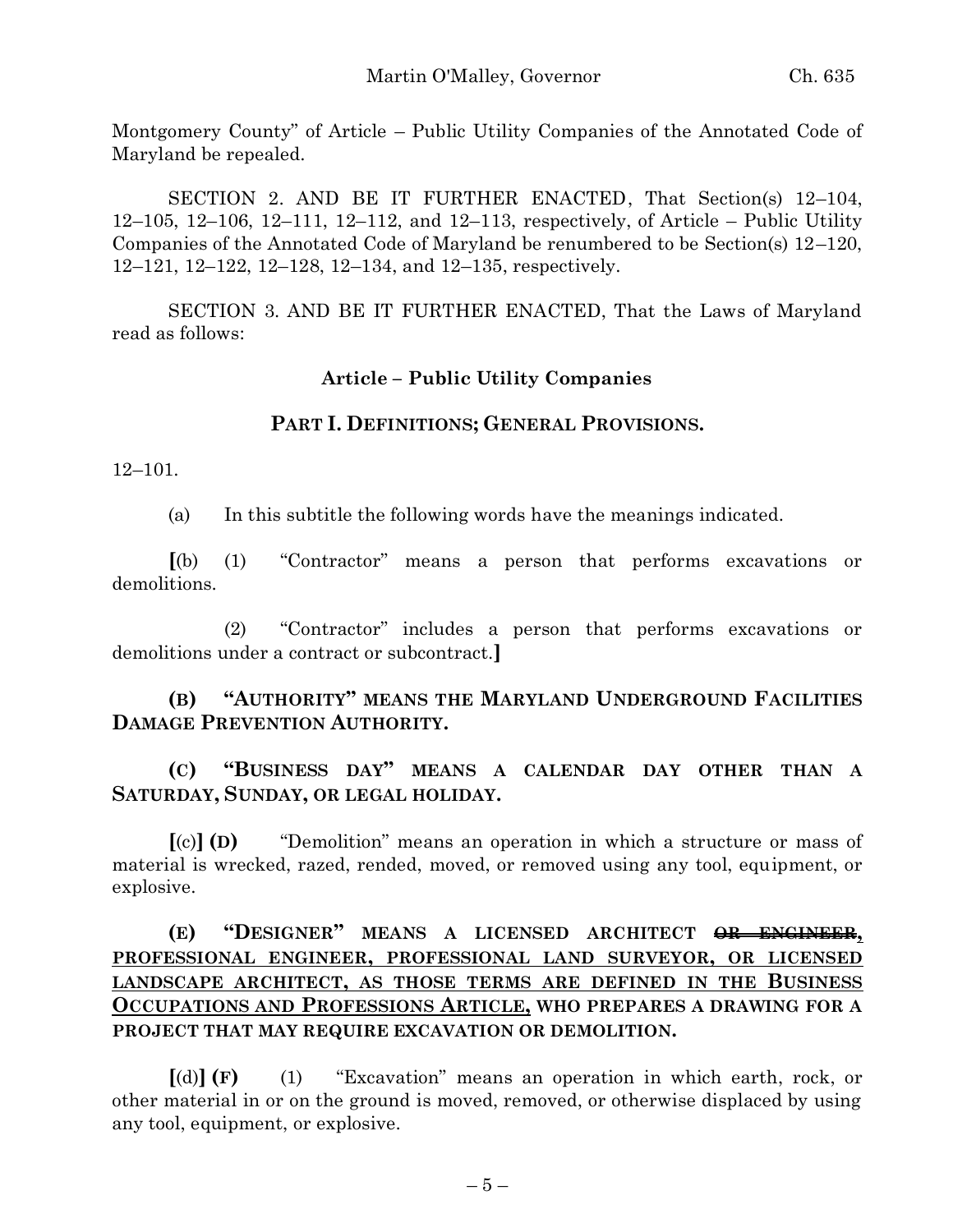#### Ch. 635 2010 LAWS OF MARYLAND

(2) "Excavation" includes grading, trenching, digging, ditching, **DREDGING,** drilling, **BORING,** augering, tunnelling, scraping, cable or pipe plowing and driving a mass of material.

**(G) "FUND" MEANS THE MARYLAND UNDERGROUND FACILITIES DAMAGE PREVENTION EDUCATION AND OUTREACH FUND.**

**(H) "LEGAL HOLIDAY" MEANS:**

**(1) THE DAY ON WHICH A LEGAL HOLIDAY, AS DEFINED IN ARTICLE 1, § 27 OF THE CODE, IS OBSERVED; OR**

**(2) A FEDERAL LEGAL HOLIDAY.**

**[**(e)**] (I)** "One–call system" means a communications **[**network**] SYSTEM** in the State that:

(1) allows a person to **[**telephone a one–number utility protection system;

(2) provides a toll–free number for persons to call and**]** notify owner–members of planned excavation or demolition **BY:**

**(I) CALLING A TOLL–FREE NUMBER OR ABBREVIATED DIALING CODE; OR**

**(II) INITIATING AN INTERACTIVE INTERNET TICKET REQUEST**; and

**[**(3)**] (2)** maintains an **[**owner–contractor**] UNDERGROUND FACILITIES** information exchange system.

- $[(f)] (J)$  (1) "Owner" means a person that:
	- (i) owns or operates an underground facility; and
	- (ii) has the right to bury an underground facility.
	- (2) "Owner" includes:
		- (i) a public utility;
		- (ii) a telecommunications corporation;
		- (iii) a cable television corporation;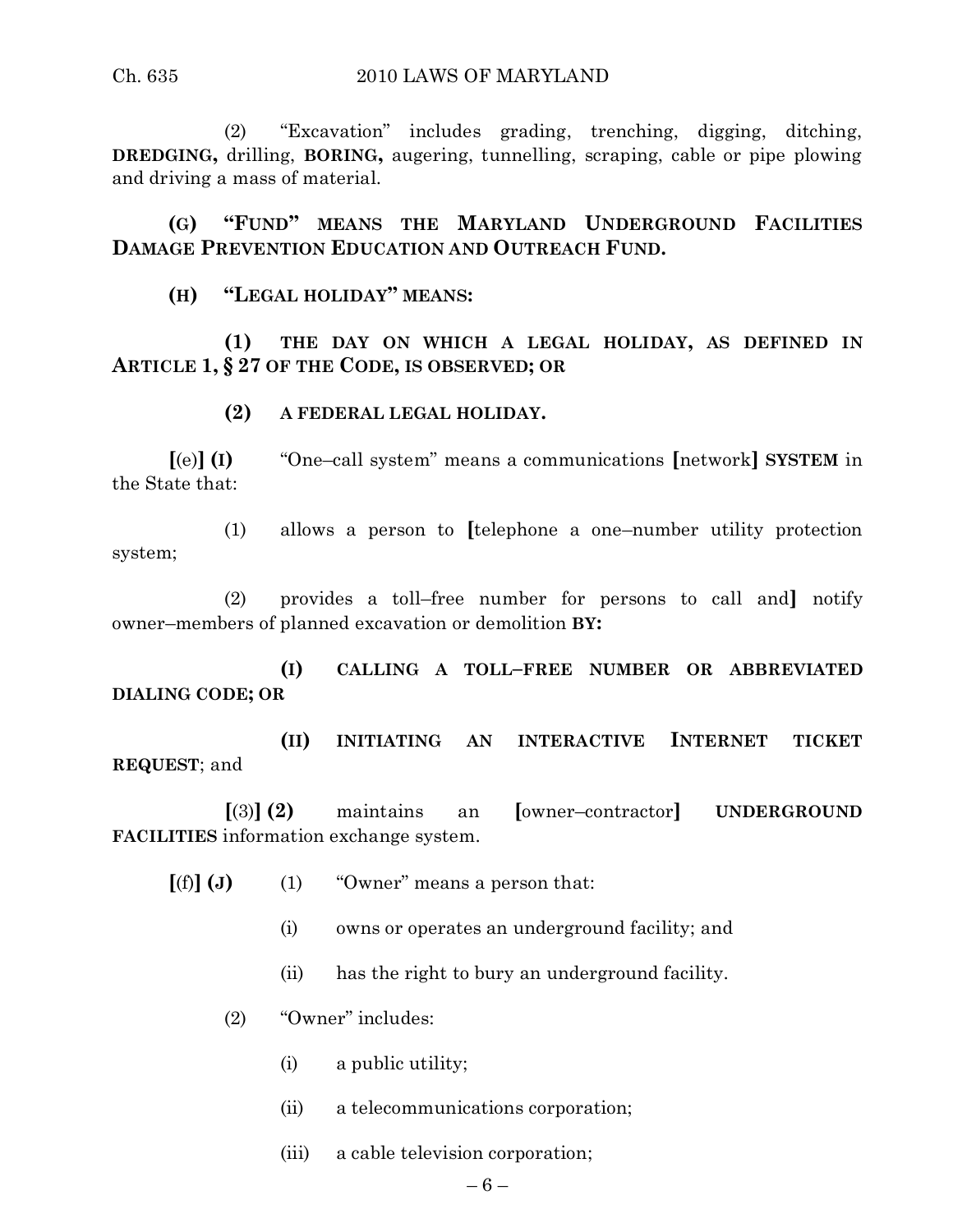- (iv) a political subdivision;
- (v) a municipal corporation;
- (vi) a steam heating company; **[**and**]**
- (vii) an authority**; AND**

#### **(VIII) A UNIT OF THE STATE**.

**[**(g) "Owner–contractor information exchange system" means an automated voice response unit maintained as a part of a one–call system.**]**

**[**(h)**] (K)** "Owner–member" means an owner that participates as a member in a one–call system.

 $\begin{bmatrix} \text{(i)} & \text{(L)} & \text{(1)} & \text{``Person''} \text{ has the meaning stated in § } 1-101 \text{ of this article.} \end{bmatrix}$ 

- (2) "Person" includes:
	- (i) **[**a municipal corporation**];**
	- **(II) THE STATE;**
	- **(II) (III) A POLITICAL SUBDIVISION OF THE STATE**; and

**[**(ii)**] (III) (IV) [**a**] ANY** governmental unit, department, or

agency.

**(M) "TICKET" MEANS A NUMBERED DOCUMENT ISSUED BY A ONE–CALL SYSTEM TO NOTIFY OWNER–MEMBERS THAT:**

**(1) A PERSON INTENDS TO PERFORM AN EXCAVATION OR DEMOLITION; OR** 

**(2) A DESIGNER HAS REQUESTED INFORMATION ON THE LOCATION OF UNDERGROUND FACILITIES UNDER § 12–131 OF THIS SUBTITLE.**

**(N) "UNDERGROUND FACILITIES INFORMATION EXCHANGE SYSTEM" MEANS AN AUTOMATED VOICE RESPONSE UNIT OR INTERACTIVE INTERNET ACCESS SYSTEM THAT IS MAINTAINED AS PART OF A ONE–CALL SYSTEM.**

 $\lbrack \text{ (j)} \rbrack$  **(0)** (1) "Underground facility" means personal property that is  $\downarrow \text{ (j)}$ buried or submerged for: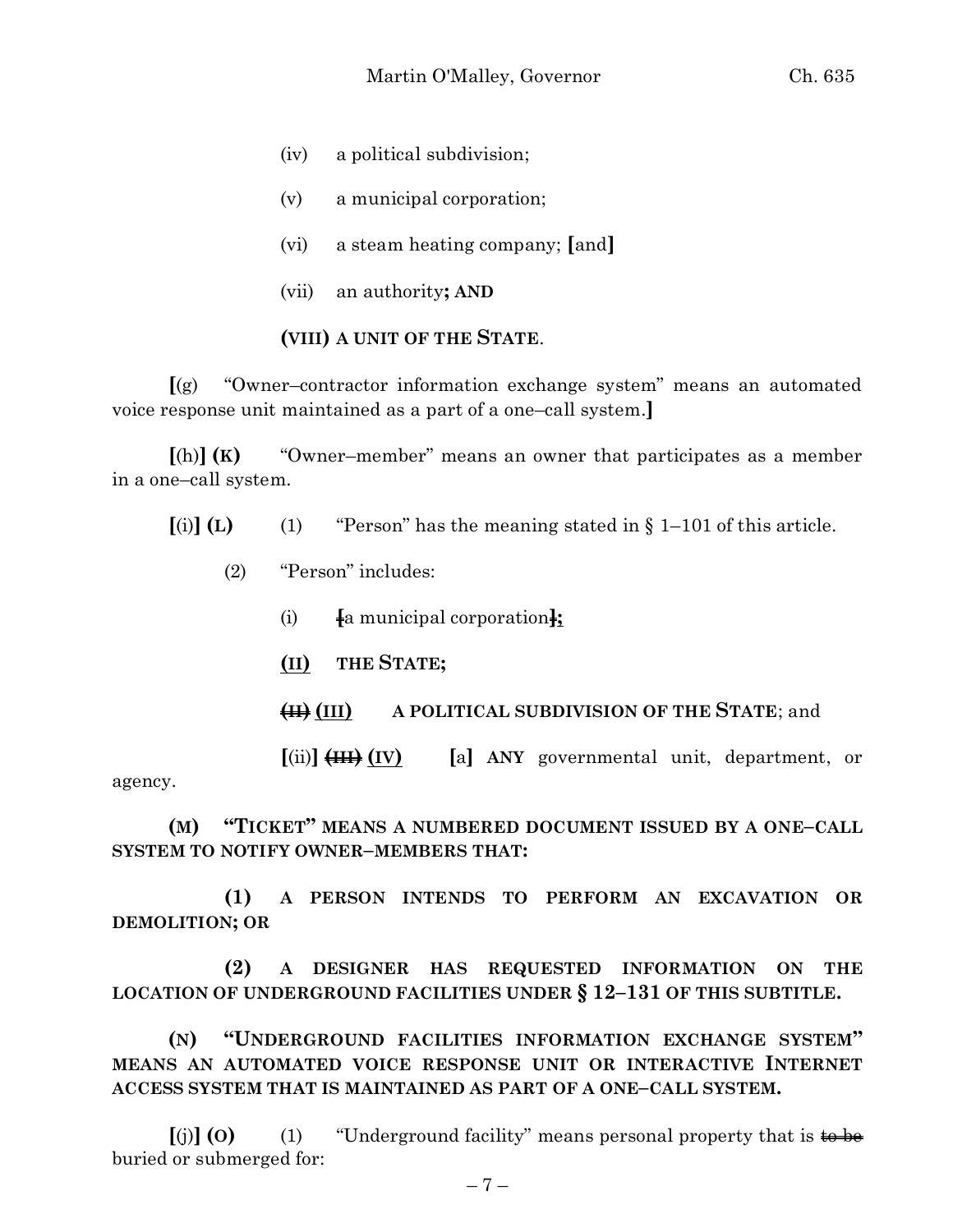(i) use in connection with the storage or conveyance of water, sewage, oil, gas, or other substances; or

(ii) transmission or conveyance of electronic, telephonic, or telegraphic communications or electricity.

(2) "Underground facility" includes pipes, sewers, conduits, cables, valves, lines, wires, manholes, attachments, and those portions of poles below ground.

(3) "Underground facility" does not include a stormwater drain.

12–102.

It is the intent of the General Assembly to protect underground facilities of owners from destruction, damage, or dislocation to prevent:

- (1) death or injury to individuals;
- (2) property damage to private and public property; and
- (3) the loss of services provided to the general public.

12–103.

This subtitle does not apply to an excavation or demolition performed or to be performed by an owner **OR LESSEE** of a private residence when the excavation or demolition is performed or to be performed**:**

**(1)** entirely on the land on which the private residence of the owner **OR LESSEE** is located**; AND**

#### **(2) WITHOUT THE USE OF MACHINERY**.

**12–104. RESERVED.**

**12–105. RESERVED.**

# **PART II. MARYLAND UNDERGROUND FACILITIES DAMAGE PREVENTION AUTHORITY.**

**12–106.**

**(A) THERE IS A MARYLAND UNDERGROUND FACILITIES DAMAGE PREVENTION AUTHORITY.**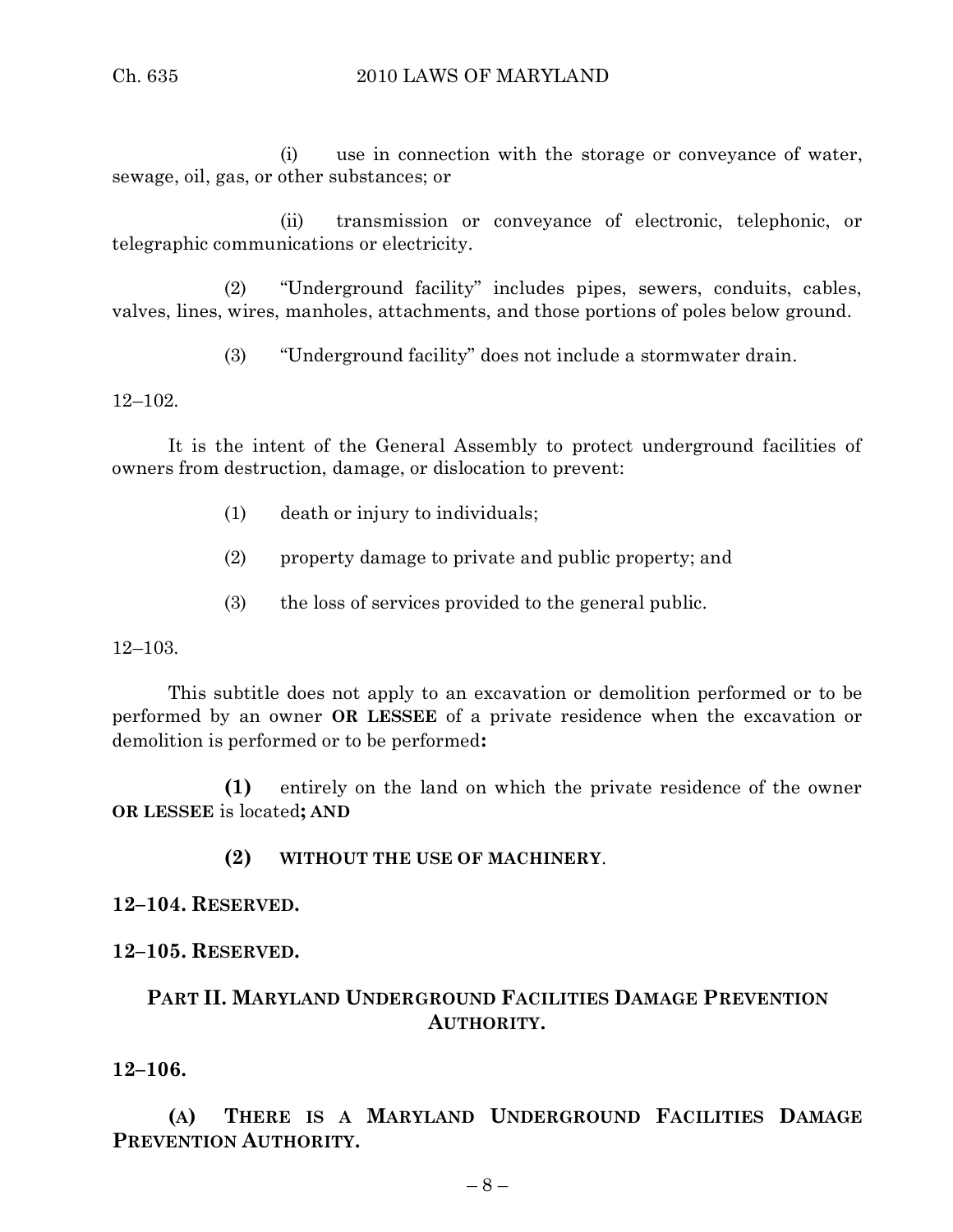**(B) IT IS THE INTENT OF THE GENERAL ASSEMBLY THAT THE AUTHORITY NOT BE FUNDED BY APPROPRIATIONS FROM THE STATE BUDGET.**

**12–107.**

**(A) THE AUTHORITY CONSISTS OF NINE MEMBERS APPOINTED BY THE GOVERNOR.**

**(B) OF THE NINE MEMBERS:**

**(1) ONE MEMBER FROM A LIST SUBMITTED TO THE GOVERNOR BY THE ASSOCIATED UTILITY CONTRACTORS OF MARYLAND;**

**(2) ONE MEMBER FROM A LIST SUBMITTED TO THE GOVERNOR BY THE PUBLIC WORKS CONTRACTORS ASSOCIATION OF MARYLAND;**

**(3) TWO UNDERGROUND FACILITY OWNERS THAT ARE MEMBERS OF A ONE–CALL SYSTEM FROM A LIST SUBMITTED TO THE GOVERNOR BY THE MARYLAND MEMBERS OF THE MARYLAND/DC SUBSCRIBERS COMMITTEE;**

**(4) ONE MEMBER FROM A LIST SUBMITTED TO THE GOVERNOR BY THE ONE–CALL CENTERS OPERATING IN THE STATE;**

**(5) ONE MEMBER WHO REPRESENTS THE STATE'S UNDERGROUND UTILITY LOCATOR COMMUNITY FROM A LIST SUBMITTED TO THE GOVERNOR BY THE MARYLAND MEMBERS OF THE MARYLAND/DC DAMAGE PREVENTION COMMITTEE;**

**(6) ONE MEMBER WHO HAS EXPERIENCE IN THE FIELD OF UNDERGROUND UTILITIES FROM A LIST SUBMITTED TO THE GOVERNOR BY THE MARYLAND ASSOCIATION OF COUNTIES;**

**(7) ONE MEMBER WHO HAS EXPERIENCE IN THE FIELD OF UNDERGROUND UTILITIES FROM A LIST SUBMITTED TO THE GOVERNOR BY THE MARYLAND MUNICIPAL LEAGUE; AND**

**(8) ONE MEMBER OF THE GENERAL PUBLIC FROM A LIST SUBMITTED TO THE GOVERNOR BY THE OTHER APPOINTED AND QUALIFIED MEMBERS OF THE AUTHORITY.**

**(C) TO THE EXTENT PRACTICABLE, MEMBERS APPOINTED TO THE AUTHORITY SHALL REASONABLY REFLECT THE GEOGRAPHIC, RACIAL, AND GENDER DIVERSITY OF THE STATE.**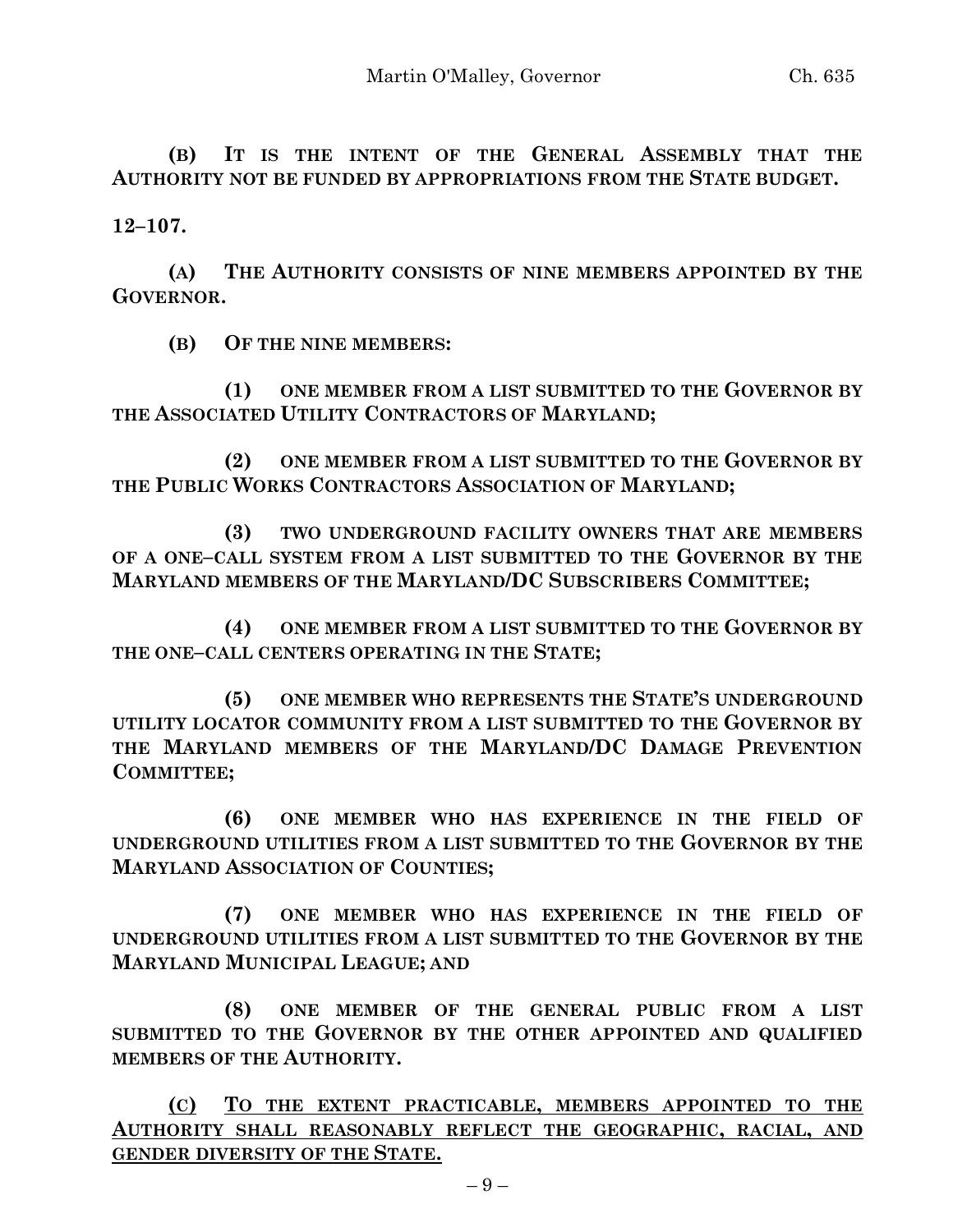$\left(\bigoplus_{i=1}^{\infty} I(E_i)\right)$  **(1) THE TERM OF A MEMBER IS 2 YEARS.** 

**(2) THE TERMS OF MEMBERS ARE STAGGERED AS REQUIRED BY THE TERMS PROVIDED FOR MEMBERS OF THE AUTHORITY ON OCTOBER 1, 2010.**

**(3) AT THE END OF A TERM, A MEMBER CONTINUES TO SERVE UNTIL A SUCCESSOR IS APPOINTED AND QUALIFIES.**

**(4) A MEMBER WHO IS APPOINTED AFTER A TERM HAS BEGUN SERVES ONLY FOR THE REST OF THE TERM AND UNTIL A SUCCESSOR IS APPOINTED AND QUALIFIES.**

**(5) A MEMBER MAY NOT BE APPOINTED FOR MORE THAN TWO CONSECUTIVE FULL TERMS.**

**(6) TO THE EXTENT PRACTICABLE, THE GOVERNOR SHALL FILL ANY VACANCY IN THE MEMBERSHIP OF THE AUTHORITY WITHIN 60 DAYS AFTER THE VACANCY.**

**(D) (E) ON THE RECOMMENDATION OF THE AUTHORITY, THE GOVERNOR MAY REMOVE A MEMBER FOR INCOMPETENCE OR MISCONDUCT.**

**12–108.**

**(A) FROM AMONG ITS MEMBERS, EACH YEAR THE AUTHORITY SHALL SELECT A CHAIR.**

**(B) SUBJECT TO SUBSECTION (C) OF THIS SECTION, THE MANNER OF SELECTION OF THE CHAIR AND THE CHAIR'S TERM OF OFFICE SHALL BE AS THE AUTHORITY DETERMINES.**

**(C) A MEMBER MAY NOT SERVE MORE THAN 2 CONSECUTIVE YEARS AS CHAIR OF THE AUTHORITY.**

**12–109.**

**(A) FIVE MEMBERS OF THE AUTHORITY ARE A QUORUM.**

**(B) THE AUTHORITY SHALL MEET AT LEAST ONCE EVERY 3 MONTHS AT THE TIMES AND PLACES IT DETERMINES.**

**(C) A MEMBER OF THE AUTHORITY:**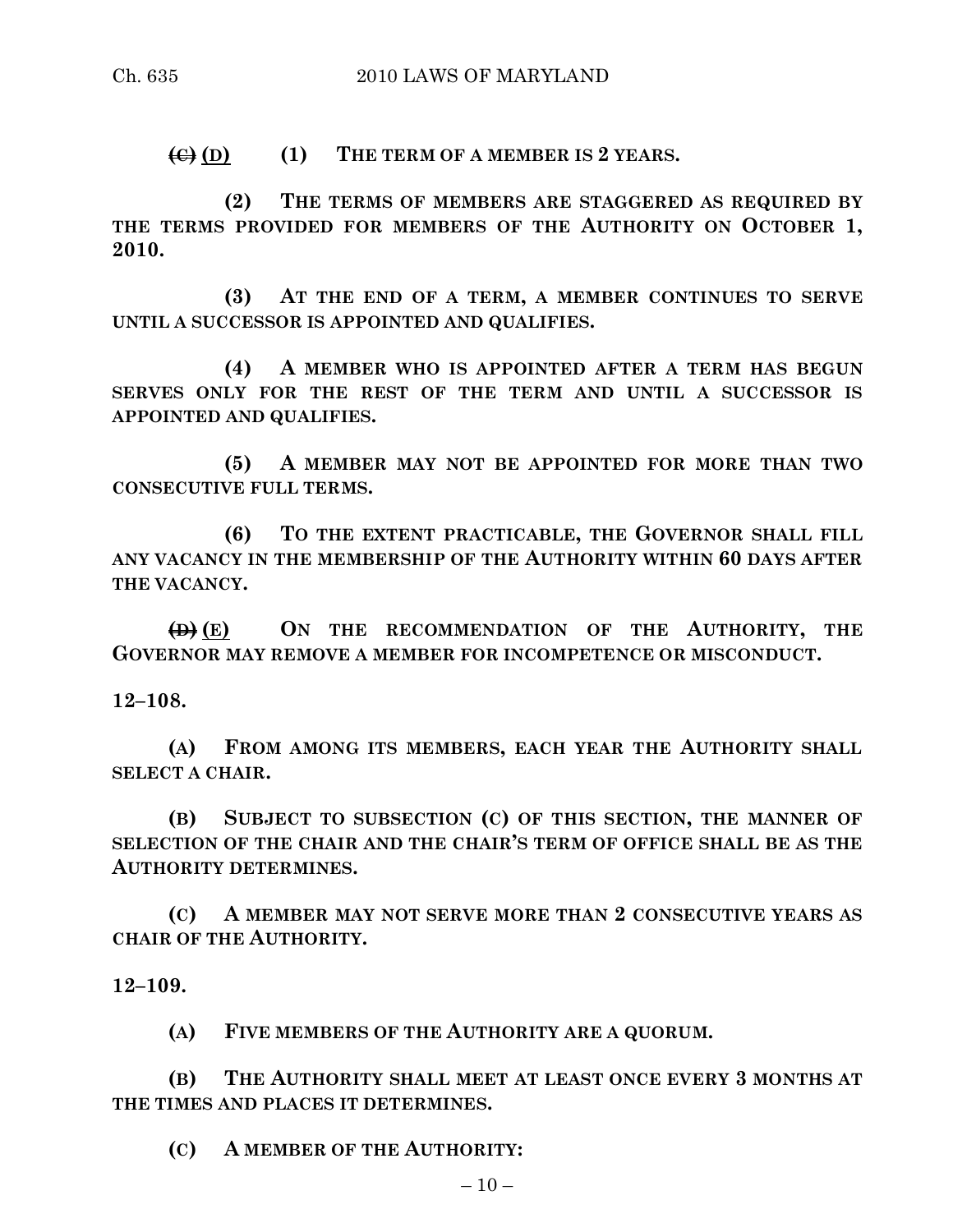**(1) MAY NOT RECEIVE COMPENSATION AS A MEMBER OF THE AUTHORITY; AND** 

**(2) IS NOT ENTITLED TO REIMBURSEMENT FOR EXPENSES.**

**12–110.**

**(A) THE AUTHORITY MAY:**

**(1) ADOPT BYLAWS FOR THE CONDUCT OF ITS BUSINESS;**

**(2) ADOPT A SEAL;**

**(3) MAINTAIN AN OFFICE AT A PLACE IT DESIGNATES;**

**(4) MAINTAIN FACILITIES FOR THE PURPOSE OF HOLDING HEARINGS UNDER THIS SUBTITLE;**

**(5) EMPLOY A STAFF;**

**(6) ACCEPT A GRANT, A LOAN, OR ANY OTHER ASSISTANCE IN ANY FORM FROM ANY PUBLIC OR PRIVATE SOURCE, SUBJECT TO THE PROVISIONS OF THIS SUBTITLE;**

**(7) ENTER INTO CONTRACTS AND EXECUTE THE INSTRUMENTS NECESSARY OR CONVENIENT TO CARRY OUT THIS SUBTITLE TO ACCOMPLISH ITS PURPOSES; AND**

**(8) DO ALL THINGS NECESSARY OR CONVENIENT TO CARRY OUT THE POWERS EXPRESSLY GRANTED BY THIS SUBTITLE.**

**(B) THE AUTHORITY SHALL ADOPT A CODE OF CONDUCT FOR ITS MEMBERS.**

**12–111.**

**(A) THE AUTHORITY MAY OBTAIN FUNDING FOR ITS OPERATIONAL EXPENSES FROM:**

**(1) A FEDERAL OR STATE GRANT;**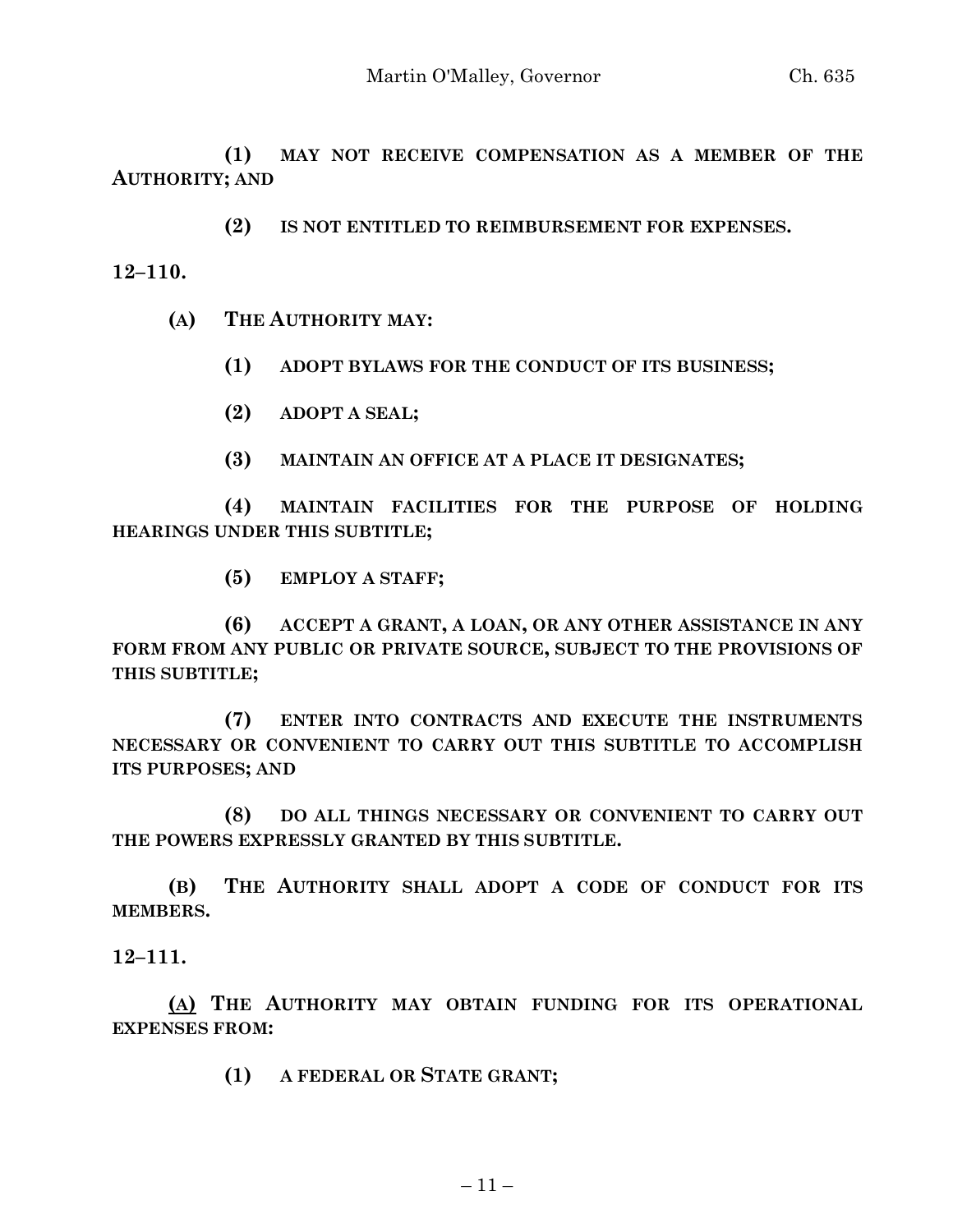**(2) FILING FEES AND ADMINISTRATIVE FEES FOR COMPLAINTS HEARD BY THE AUTHORITY AS AUTHORIZED UNDER § 12–112 § 12–112(B)(1) OF THIS SUBTITLE; AND**

**(3) ANY OTHER SOURCE.**

**(B) EXCEPT AS PROVIDED IN SUBSECTION (A)(2) OF THIS SECTION, THE AUTHORITY MAY NOT IMPOSE A CHARGE OR ASSESSMENT AGAINST ANY PERSON, DIRECTLY OR INDIRECTLY, TO OBTAIN FUNDING FOR ITS OPERATIONAL EXPENSES.**

**12–112.**

**(A) TO ENFORCE THIS SUBTITLE, THE AUTHORITY MAY:**

**(1) HEAR COMPLAINTS FOR VIOLATIONS OF THIS SUBTITLE;**

**(2) AFTER A HEARING, ASSESS A CIVIL PENALTY UNDER § 12–135 OF THIS SUBTITLE; AND**

**(3) REACH A SETTLEMENT INSTEAD OF ASSESSING A CIVIL PENALTY.**

**(B) (1) THE AUTHORITY MAY:**

**(1) (I) ESTABLISH REASONABLE COMPLAINT FILING FEES AND ADMINISTRATIVE FEES FOR COMPLAINTS HEARD BY THE AUTHORITY; AND**

**(2) (II) USE THE SERVICES OF A THIRD PARTY TO COLLECT CIVIL PENALTIES.**

**(2) IF THE AUTHORITY DETERMINES THAT AN INDIVIDUAL CANNOT AFFORD TO PAY A FEE ESTABLISHED UNDER PARAGRAPH (1)(I) OF THIS SUBSECTION, THE AUTHORITY MAY EXEMPT THE INDIVIDUAL WHOLLY OR PARTLY FROM THE FEE.**

**(C) THE AUTHORITY MAY NOT ASSESS A CIVIL PENALTY AGAINST A PERSON UNLESS THE PERSON:**

**(1) RECEIVES REASONABLE PRIOR NOTICE OF THE COMPLAINT; AND**

**(2) HAS AN OPPORTUNITY TO BE HEARD UNDER § 12–113 OF THIS SUBTITLE.**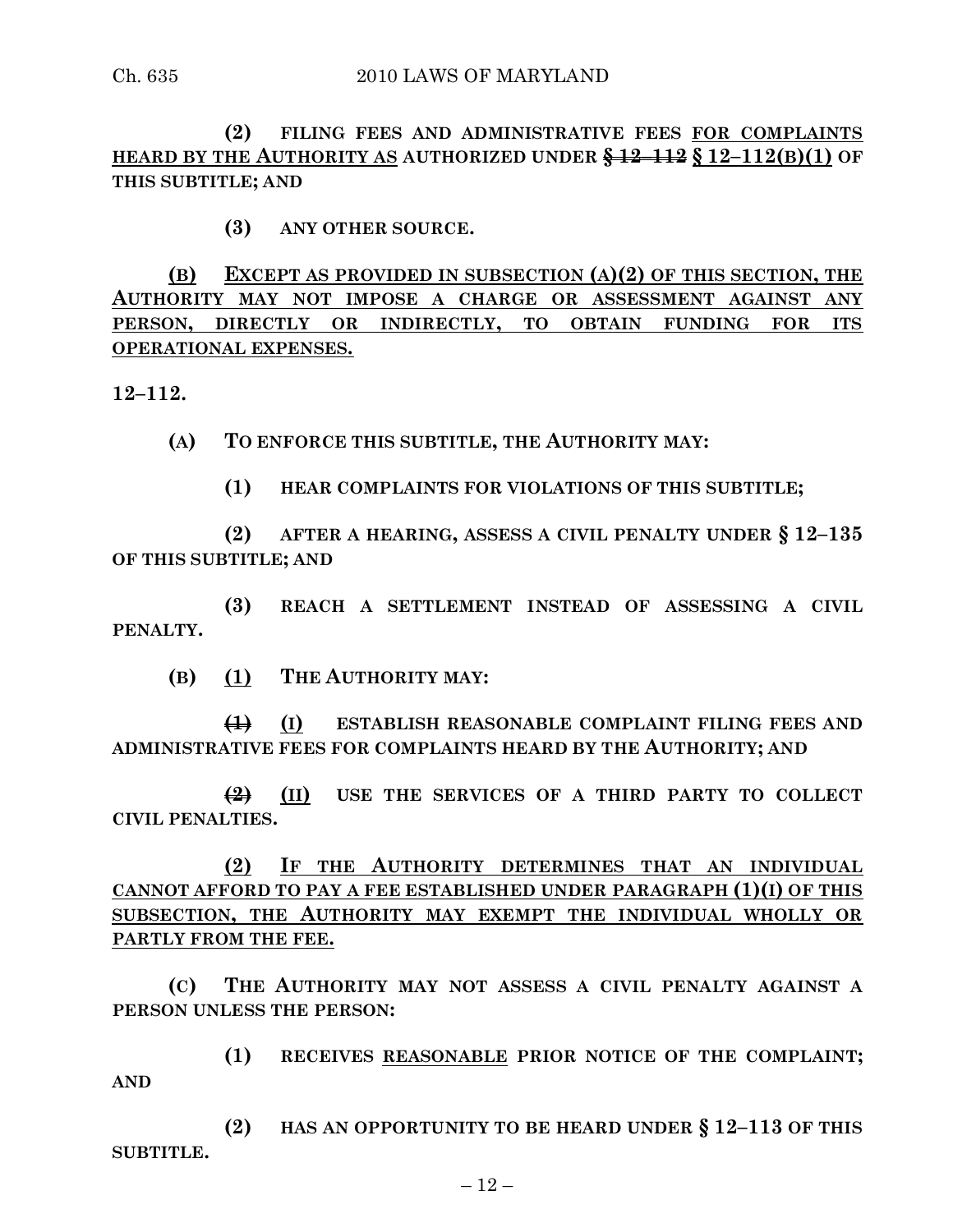**12–113.**

**(A) IN A HEARING BEFORE THE AUTHORITY FOR AN ALLEGED VIOLATION OF THIS SUBTITLE:**

**(1) ALL TESTIMONY SHALL BE GIVEN UNDER OATH; AND**

**(2) THE PROCEEDINGS SHALL BE RECORDED.**

**(B) THE CHAIR OR A MEMBER OF THE AUTHORITY MAY ADMINISTER THE OATH.**

**(C) THE AUTHORITY MAY COMPEL THE ATTENDANCE OF A WITNESS BY SUBPOENA.**

**(D) (1) THE AUTHORITY SHALL ISSUE ITS DECISION IN WRITING, STATING THE REASON FOR ITS DECISION.**

**(2) A COPY OF THE DECISION SHALL BE DELIVERED OR MAILED TO THE PERSON AGAINST WHOM THE COMPLAINT WAS MADE ALL PARTIES TO THE COMPLAINT PROCEEDINGS.**

**(E) (1) A PERSON AGGRIEVED BY A DECISION OF THE AUTHORITY MAY, WITHIN 30 DAYS AFTER RECEIVING THE DECISION, REQUEST JUDICIAL REVIEW OF THE DECISION BY THE CIRCUIT COURT.**

**(2) IN ACCORDANCE WITH THE JUDICIAL REVIEW AND APPEALS PROCESS UNDER THE ADMINISTRATIVE PROCEDURE ACT, THE CIRCUIT COURT SHALL HEAR AND DETERMINE ALL MATTERS CONNECTED WITH THE DECISION OF THE AUTHORITY FOR WHICH JUDICIAL REVIEW IS REQUESTED.**

**(3) (I) THE EXCEPT AS PROVIDED IN SUBPARAGRAPH (II) OF THIS PARAGRAPH, THE COSTS OF THE JUDICIAL REVIEW, INCLUDING THE COSTS OF PREPARING A RECORD AND TRANSCRIPT, SHALL BE PAID BY THE PARTY FILING THE REQUEST FOR JUDICIAL REVIEW.**

**(II) IF THE PARTY FILING THE REQUEST FOR JUDICIAL REVIEW PREVAILS, THE CIRCUIT COURT MAY REQUIRE THAT THE COSTS OF THE JUDICIAL REVIEW, INCLUDING THE COSTS OF PREPARING A RECORD AND TRANSCRIPT, BE PAID BY THE AUTHORITY.**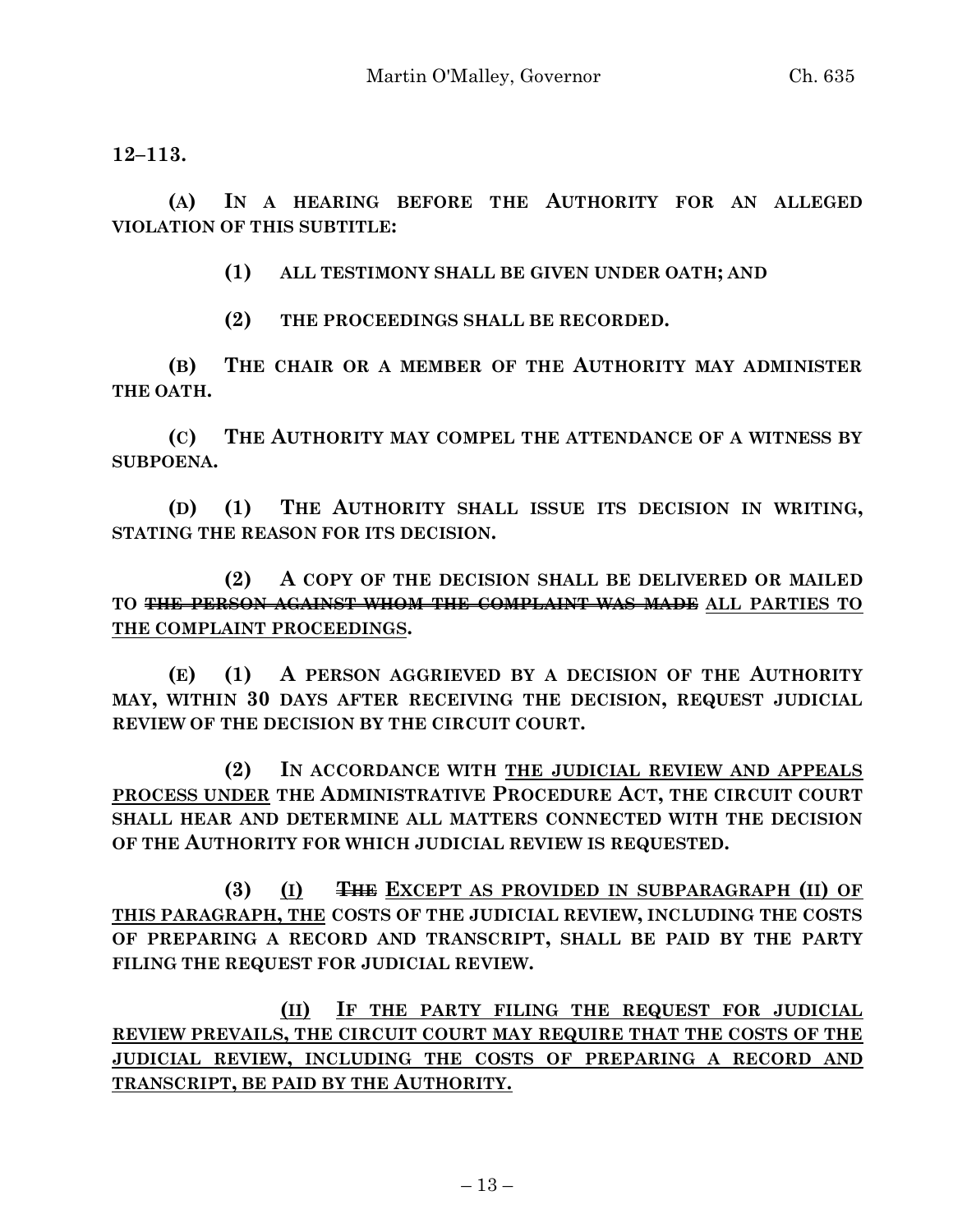**(4) IF THE REQUEST FOR JUDICIAL REVIEW IS DISMISSED, THE CIRCUIT COURT SHALL AWARD ATTORNEY'S FEES TO THE AUTHORITY UNLESS THE AUTHORITY WAIVES THE AWARD OF ATTORNEY'S FEES.**

**(F) (1) THE RECORD OF A HEARING CONDUCTED UNDER THIS SECTION, INCLUDING ANY RECORD OF TESTIMONY OR EVIDENCE OFFERED AT THE HEARING, IS NOT ADMISSIBLE IN ANY ADMINISTRATIVE OR CIVIL PROCEEDING INVOLVING THE SAME SUBJECT MATTER OR THE SAME PARTIES.**

**(2) PARAGRAPH (1) OF THIS SUBSECTION DOES NOT APPLY TO JUDICIAL REVIEW OF THE AUTHORITY'S DECISION.**

**12–114.**

**BEGINNING JANUARY 1, 2012, THE AUTHORITY SHALL REPORT EACH YEAR TO THE GOVERNOR AND, IN ACCORDANCE WITH § 2–1246 OF THE STATE GOVERNMENT ARTICLE, THE GENERAL ASSEMBLY ON THE ACTIVITIES OF THE AUTHORITY AND ANY RECOMMENDATIONS OF THE AUTHORITY.**

**12–115. RESERVED.**

**12–116. RESERVED.**

# **PART III. MARYLAND UNDERGROUND FACILITIES DAMAGE PREVENTION EDUCATION AND OUTREACH FUND.**

# **12–117.**

**(A) THERE IS A MARYLAND UNDERGROUND FACILITIES DAMAGE PREVENTION EDUCATION AND OUTREACH FUND.**

**(B) THE PURPOSE OF THE FUND IS TO COVER THE COSTS OF:**

**(1) PUBLIC EDUCATION AND OUTREACH PROGRAMS; AND**

**(2) THE DEVELOPMENT OF SAFETY PROCEDURES TO PREVENT DAMAGE TO UNDERGROUND FACILITIES.**

**(C) THE AUTHORITY SHALL HOLD AND ADMINISTER THE FUND.**

**(D) THE FUND IS A SPECIAL, NONLAPSING FUND THAT IS NOT SUBJECT TO § 7–302 OF THE STATE FINANCE AND PROCUREMENT ARTICLE.**

**(E) THE FUND CONSISTS OF:**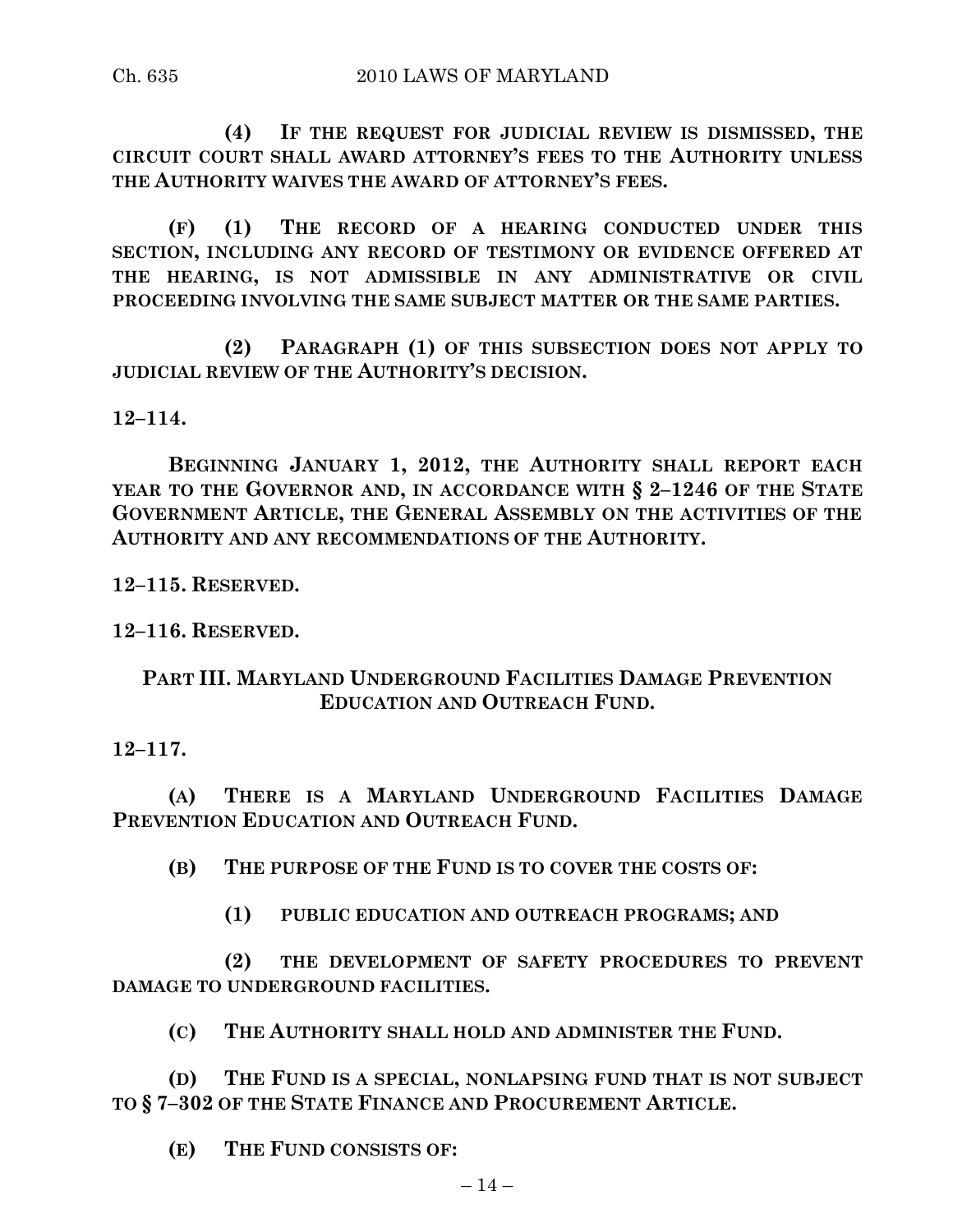**(1) CIVIL PENALTIES PAID INTO THE FUND UNDER § 12–135 OF THIS SUBTITLE;**

**(2) INVESTMENT EARNINGS OF THE FUND; AND**

**(3) ANY OTHER MONEY FROM ANY OTHER SOURCE ACCEPTED FOR THE BENEFIT OF THE FUND.**

**(F) (1) THE FUND MAY BE USED ONLY FOR:**

**(I) PUBLIC EDUCATION AND OUTREACH PROGRAMS FOR THE PREVENTION OF DAMAGE TO UNDERGROUND FACILITIES; AND**

**(II) THE DEVELOPMENT OF SAFETY PROCEDURES FOR EXCAVATION AND DEMOLITION PROJECTS CONDUCTED IN THE AREA OF UNDERGROUND FACILITIES.**

**(2) THE AUTHORITY MAY MAKE GRANTS TO LOCAL GOVERNMENTS OR PRIVATE ENTITIES CONSISTENT WITH THE PURPOSES OF THE FUND.**

**12–118. RESERVED.**

**12–119. RESERVED.**

#### **PART IV. EXCAVATION AND DEMOLITION.**

12–120.

(a) Except as provided in subsections (b) and (c) of this section, a person that obtains the information required under this subtitle is not excused from:

(1) performing an excavation or demolition in a careful and prudent manner; and

(2) liability for damages or injury that results from the excavation or demolition.

(b) If an underground facility is damaged by a person that fails to comply with this subtitle, the person is deemed negligent and is liable to the owner for the total cost of repair of the underground facility, unless the owner has failed to become an owner–member in accordance with  $\S$   $[12-109(b)]$   $\frac{12}{12}$   $\frac{123(A)}{12}$   $12-123$  of this subtitle.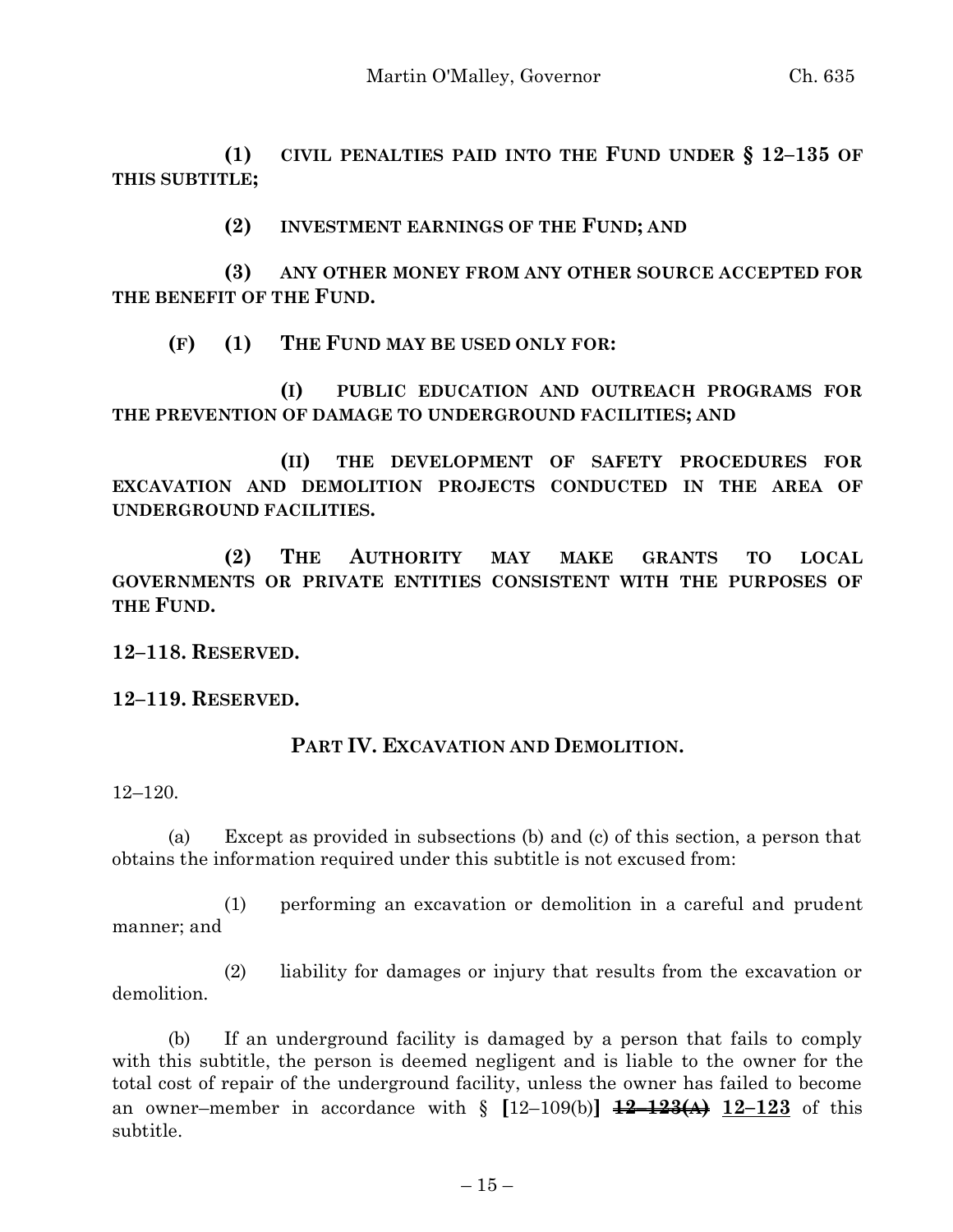(c) If an underground facility is damaged by a person who is in compliance with this subtitle and the owner has failed to become an owner–member in accordance with § **[**12–109(b)**] 12–123(A) 12–123** of this subtitle:

(1) the person is not liable to the owner for the cost of repair of the underground facility; and

(2) the owner is liable for any repairs or restoration of property damaged by the excavation or demolition.

(d) Subsection (c) of this section may not be construed to interfere with the right of:

(1) a third party to recover damages arising out of the excavation or demolition from the person or from the owner; or

(2) the person to seek contribution from an owner for damages sought by a third party under paragraph (1) of this subsection.

12–121.

(a) Subject to § **[**12–104(b)**] 12–120(B)** of this subtitle, if all reasonable precautions have been taken to protect underground facilities, § **[**12–104(a)**] 12–120(A)** of this subtitle and §§ **[**12–106 through 12–113**] 12–122 THROUGH 12–135** of this subtitle do not apply to an emergency excavation or demolition being performed to prevent danger to life, health, or property.

(b) A person performing an emergency excavation or demolition to prevent danger to life, health, or property shall:

(1) take all reasonable precautions to protect underground facilities in and near the excavation or demolition area; and

(2) **[**promptly notify each owner of an underground facility in and near the excavation or demolition area**] IMMEDIATELY NOTIFY THE ONE–CALL SYSTEM SERVING THE GEOGRAPHIC AREA WHERE THE EMERGENCY EXCAVATION OR DEMOLITION IS PERFORMED TO INFORM THE APPROPRIATE OWNER–MEMBERS OF THE EXCAVATION OR DEMOLITION AREA**.

**(C) A PERSON THAT ABUSES THE EMERGENCY EXCAVATION AND DEMOLITION PROCEDURE SET FORTH IN THIS SECTION IS SUBJECT TO PENALTIES UNDER § 12–135 OF THIS SUBTITLE.**

12–122.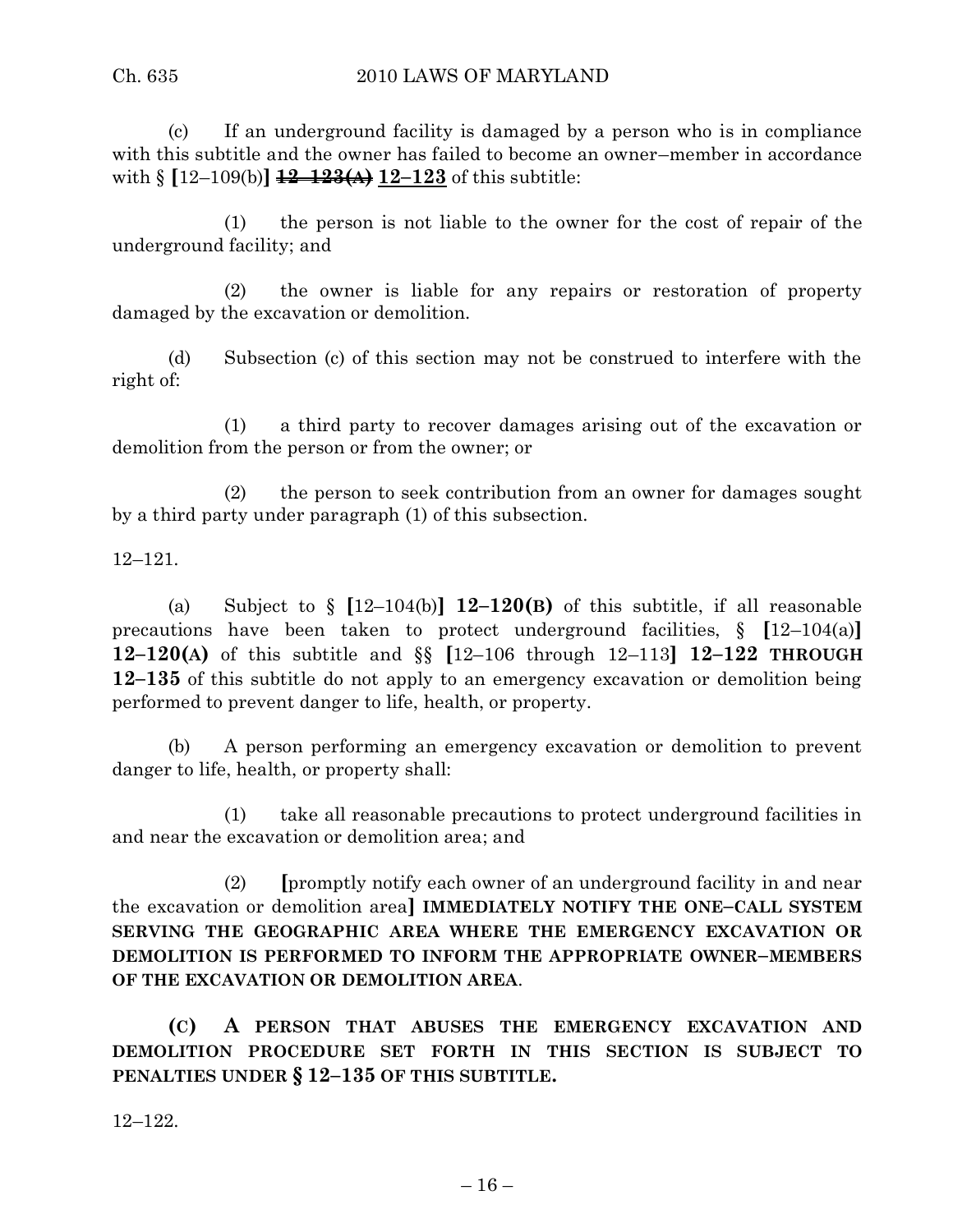(a) Except as provided in subsection (b) of this section, a person that operates a one–call system in the State shall register with and obtain certification to operate from the Commission.

(b) A person operating a one–call system on or before July 1, 1990, is automatically registered with and certified by the Commission to continue to operate.

(c) (1) The operator of a one–call system shall install and make available an **[**owner–contractor**] UNDERGROUND FACILITIES** information exchange system in its one–call center in the State.

(2) The **[**owner–contractor**] UNDERGROUND FACILITIES** information exchange system shall be available to any caller at all times.

(d) The Commission may grant, amend, or revoke the certification of a person operating a one–call system.

**12–123.**

**(A) (1) AN OWNER SHALL BE A MEMBER OF A ONE–CALL SYSTEM.**

**(2) AN EXCEPT AS PROVIDED IN PARAGRAPH (3) OF THIS SUBSECTION, AN OWNER BECOMES A MEMBER OF A ONE–CALL SYSTEM BY REGISTERING WITH THE ONE–CALL SYSTEM.**

**(3) THE DEPARTMENT OF TRANSPORTATION, ITS ADMINISTRATIONS, AND THE MARYLAND TRANSPORTATION AUTHORITY SHALL BECOME MEMBERS OF THE ONE–CALL SYSTEM THROUGH A SEPARATE AGREEMENT AND USING THE INFORMATION COLLECTED UNDER § 12–124(B)(2) OF THIS SUBTITLE.**

**(B) (1) AN OWNER–MEMBER OF A ONE–CALL SYSTEM SHALL SUBMIT TO THE ONE–CALL SYSTEM, IN WRITING, THE TELEPHONE NUMBER OF THE PERSON TO WHICH CALLS CONCERNING PROPOSED EXCAVATIONS OR DEMOLITIONS SHALL BE DIRECTED.**

**(2) AN OWNER–MEMBER SHALL ENSURE THAT ALL CONTACT INFORMATION PROVIDED TO THE ONE–CALL SYSTEM REMAINS CURRENT.**

**12–124.**

**(A) A PERSON THAT INTENDS TO PERFORM AN EXCAVATION OR DEMOLITION IN THE STATE SHALL INITIATE A TICKET REQUEST BY NOTIFYING THE ONE–CALL SYSTEM SERVING THE GEOGRAPHIC AREA WHERE THE**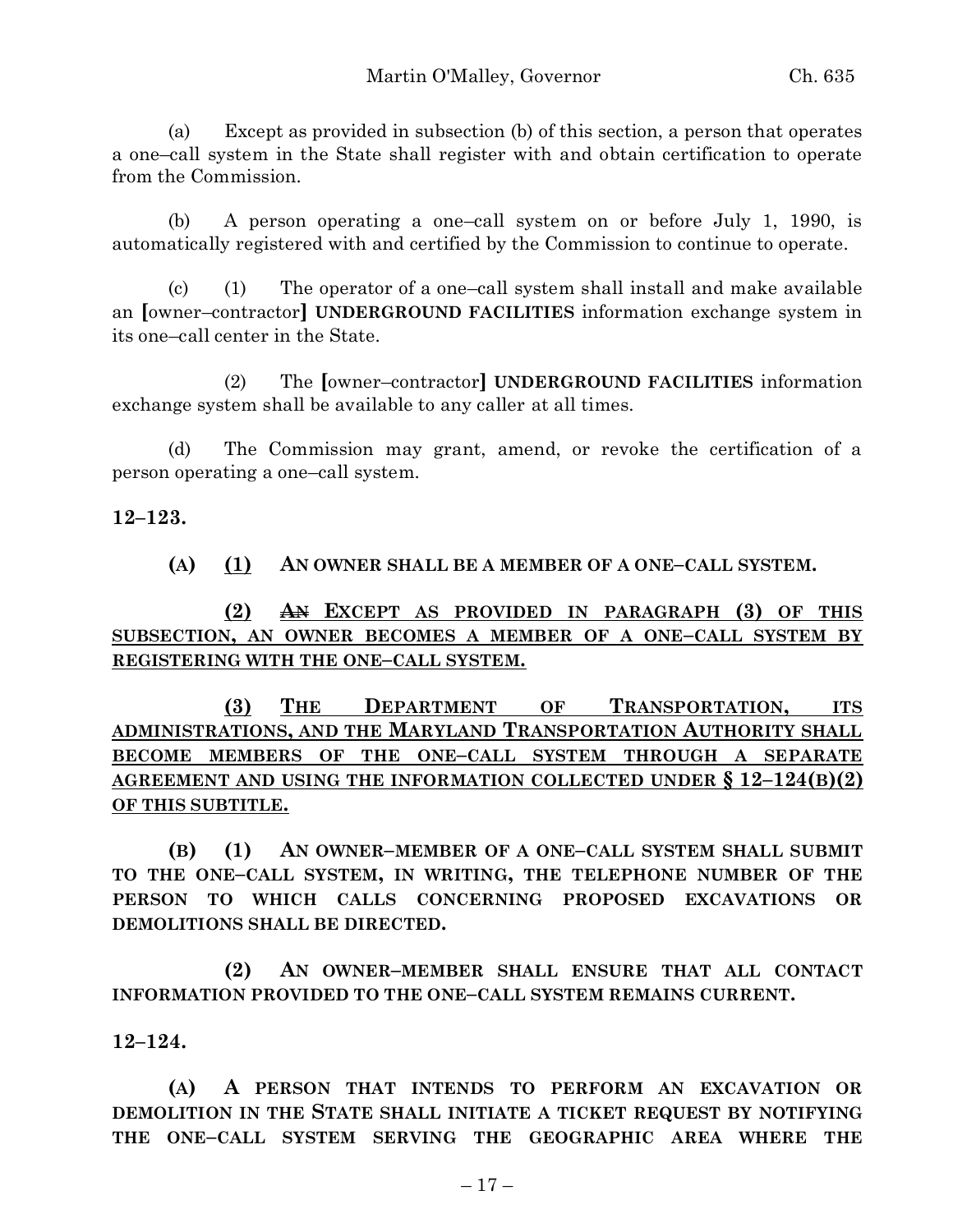**EXCAVATION OR DEMOLITION IS TO BE PERFORMED OF THE PERSON'S INTENT TO PERFORM THE EXCAVATION OR DEMOLITION.**

**(B) NOTICE PROVIDED TO A ONE–CALL SYSTEM UNDER SUBSECTION (A) OF THIS SECTION SHALL INDICATE:**

**(1) THE LOCATION OF THE PROPOSED EXCAVATION OR DEMOLITION; AND**

**(2) WHETHER THE PROPOSED EXCAVATION OR DEMOLITION IS WITHIN RIGHTS–OF–WAY OWNED OR CONTROLLED BY THE DEPARTMENT OF TRANSPORTATION, AN ADMINISTRATION OF THE DEPARTMENT OF TRANSPORTATION, OR THE MARYLAND TRANSPORTATION AUTHORITY AND, IF SO, THE ENTITY AND THE PERMIT NUMBER OR AUTHORIZATION NUMBER OBTAINED FROM THAT ENTITY; AND**

**(2) (3) THE TYPE OF WORK TO BE PERFORMED IN CONNECTION WITH THE PROPOSED EXCAVATION OR DEMOLITION.**

**(C) (1) ON EXCEPT AS PROVIDED IN PARAGRAPH (2) OF THIS SUBSECTION, ON RECEIVING NOTICE, THE ONE–CALL SYSTEM SHALL PROMPTLY TRANSMIT A COPY OF THE TICKET TO ALL OWNER–MEMBERS IN THE GEOGRAPHIC AREA INDICATED FOR THAT TICKET.**

**(2) BASED ON INFORMATION COLLECTED UNDER § 12–124(B)(2) OF THIS SUBTITLE, THE ONE–CALL SYSTEM SHALL PROMPTLY TRANSMIT A COPY OF THE TICKET TO THE DEPARTMENT OF TRANSPORTATION, AN ADMINISTRATION OF THE DEPARTMENT OF TRANSPORTATION, OR THE MARYLAND TRANSPORTATION AUTHORITY, AS APPLICABLE.**

**(3) A TICKET IS VALID FOR 12 BUSINESS DAYS AFTER THE DAY ON WHICH THE TICKET IS TRANSMITTED BY THE ONE–CALL SYSTEM TO AN OWNER OWNER–MEMBER.**

**12–125.**

**(A) A PERSON SHALL REPEAT THE NOTIFICATION REQUIRED UNDER § 12–124(A) OF THIS SUBTITLE IF THE PERSON:**

**(1) HAS NOT COMPLETED OR WILL NOT COMPLETE THE EXCAVATION OR DEMOLITION WITHIN THE TIME PERIOD AUTHORIZED BY THE TICKET; OR**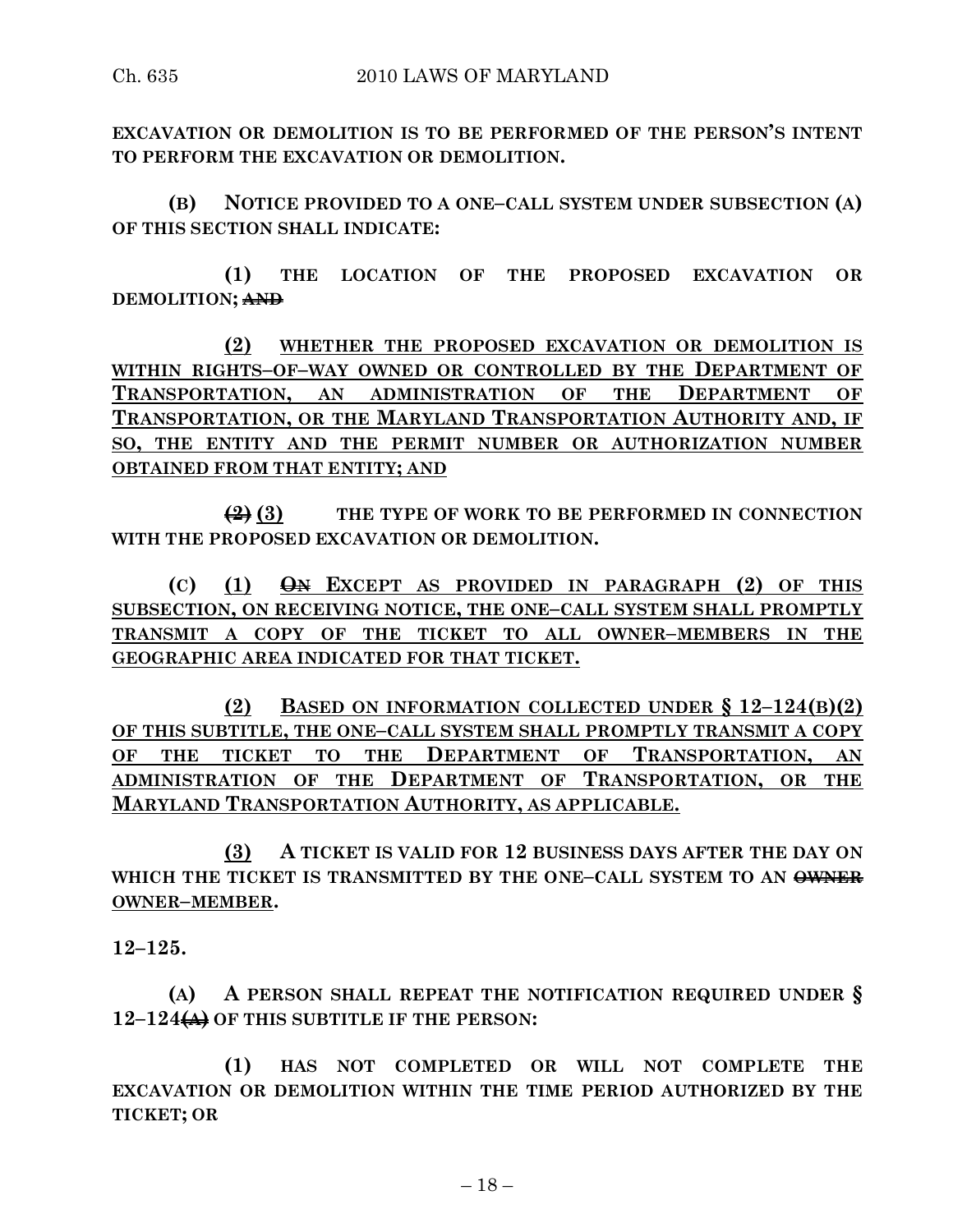**(2) INTENDS TO EXPAND THE EXCAVATION OR DEMOLITION BEYOND THE LOCATION INDICATED IN THE NOTICE UNDER § 12–124(B) OF THIS SUBTITLE.**

**(B) A PERSON SHALL REPEAT THE NOTIFICATION REGARDLESS OF:**

**(1) ANY DELAYS BY AN OWNER OWNER–MEMBER IN MARKING ITS UNDERGROUND FACILITIES; OR**

**(2) AN AGREEMENT BETWEEN THE PERSON AND AN OWNER OWNER–MEMBER REGARDING THE TIME FOR MARKING UNDERGROUND FACILITIES.**

**12–126.**

**(A) AN OWNER OWNER–MEMBER SHALL MARK ITS UNDERGROUND FACILITY IF THE OWNER OWNER–MEMBER HAS DETERMINED THAT A PROPOSED EXCAVATION OR DEMOLITION:**

**(1) IS WITHIN 5 FEET OF THE HORIZONTAL PLANE OF THE UNDERGROUND FACILITY; OR**

**(2) BECAUSE OF PLANNED BLASTING, IS SO NEAR TO THE UNDERGROUND FACILITY THAT THE UNDERGROUND FACILITY MAY BE DAMAGED OR DISTURBED.**

**(B) (1) AN OWNER OWNER–MEMBER SHALL MARK THE LOCATION OF ITS UNDERGROUND FACILITY BY MARKING ON THE GROUND WITHIN 18 INCHES ON A HORIZONTAL PLANE ON EITHER SIDE OF THE UNDERGROUND FACILITY.**

**(2) (I) WHEN MARKING THE LOCATION OF AN UNDERGROUND FACILITY, AN OWNER OWNER–MEMBER SHALL USE THE CURRENT COLOR CODES ESTABLISHED BY THE AMERICAN PUBLIC WORKS ASSOCIATION FOR MARKING UNDERGROUND FACILITIES.**

**(II) IF TWO OR MORE OWNERS OWNER–MEMBERS SHARE THE SAME COLOR CODE, EACH OWNER OWNER–MEMBER SHALL INCLUDE INFORMATION WITH THE MARKING THAT INDICATES THE OWNER OWNER–MEMBER OF THE MARKED UNDERGROUND FACILITY.**

**(C) EXCEPT AS PROVIDED IN SUBSECTION (D) OF THIS SECTION, WITHIN 2 BUSINESS DAYS AFTER THE DAY ON WHICH A TICKET IS TRANSFERRED TO AN OWNER OWNER–MEMBER, THE OWNER OWNER–MEMBER SHALL:**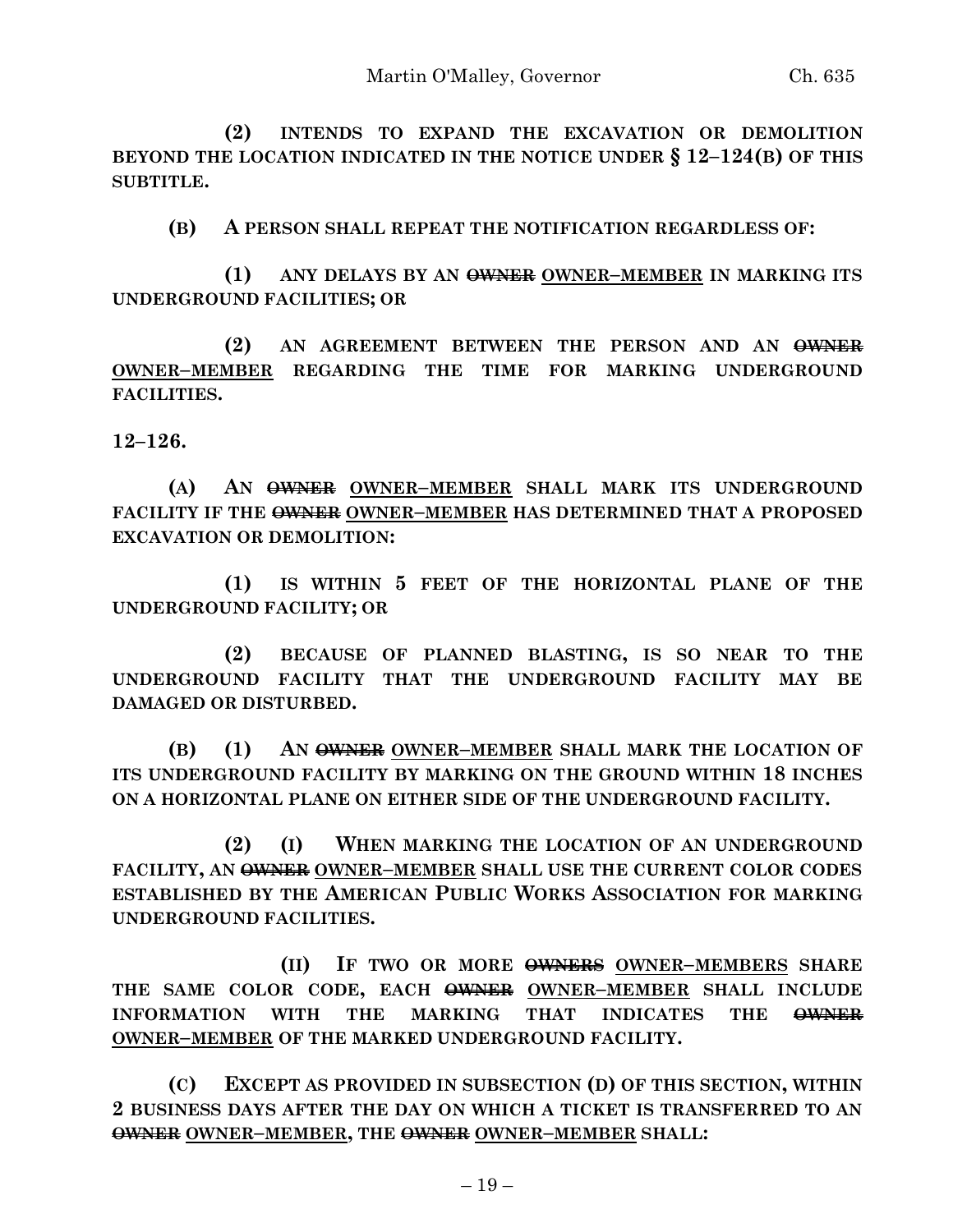**(1) MARK THE LOCATION OF THE OWNER'S OWNER–MEMBER'S UNDERGROUND FACILITY AND REPORT TO THE UNDERGROUND FACILITIES INFORMATION EXCHANGE SYSTEM THAT THE UNDERGROUND FACILITY HAS BEEN MARKED; OR**

**(2) REPORT TO THE UNDERGROUND FACILITIES INFORMATION EXCHANGE SYSTEM THAT THE OWNER OWNER–MEMBER HAS NO UNDERGROUND FACILITIES IN THE VICINITY OF THE PLANNED EXCAVATION OR DEMOLITION.**

**(D) (1) IF AN OWNER OWNER–MEMBER IS UNABLE TO MARK THE LOCATION OF THE OWNER'S OWNER–MEMBER'S UNDERGROUND FACILITY WITHIN THE TIME PERIOD PRESCRIBED IN SUBSECTION (C) OF THIS SECTION BECAUSE OF THE SCOPE OF THE PROPOSED EXCAVATION OR DEMOLITION, THE OWNER OWNER–MEMBER SHALL:**

**(I) PROMPTLY NOTIFY THE UNDERGROUND FACILITIES INFORMATION EXCHANGE SYSTEM AND THE PERSON THAT INTENDS TO PERFORM THE EXCAVATION OR DEMOLITION; AND**

**(II) WORK WITH THE PERSON THAT INTENDS TO PERFORM THE EXCAVATION OR DEMOLITION TO DEVELOP A MUTUALLY AGREEABLE SCHEDULE FOR MARKING THE UNDERGROUND FACILITY.**

**(2) IF THE OWNER OWNER–MEMBER AND PERSON THAT INTENDS TO PERFORM THE EXCAVATION OR DEMOLITION CANNOT REACH A MUTUALLY AGREEABLE SCHEDULE FOR MARKING UNDER PARAGRAPH (1) OF THIS SUBSECTION, THE OWNER OWNER–MEMBER SHALL MARK THAT PORTION OF THE SITE WHERE EXCAVATION OR DEMOLITION WILL FIRST OCCUR, AND THE OWNER OWNER–MEMBER SHALL MARK THE REMAINDER OF THE SITE WITHIN A REASONABLE TIME.**

**(3) IF, DUE TO CIRCUMSTANCES BEYOND AN OWNER'S OWNER–MEMBER'S CONTROL AND FOR REASONS OTHER THAN THOSE SPECIFIED IN PARAGRAPH (1) OF THIS SUBSECTION, AN OWNER OWNER–MEMBER IS UNABLE TO MARK THE LOCATION OF THE OWNER'S OWNER–MEMBER'S UNDERGROUND FACILITY WITHIN THE TIME PERIOD PRESCRIBED IN SUBSECTION (C) OF THIS SECTION, THE OWNER OWNER–MEMBER SHALL REPORT TO THE UNDERGROUND FACILITIES INFORMATION EXCHANGE SYSTEM THAT AN EXTENSION IS REQUIRED.**

**(4) IN CONNECTION WITH EXTENSIVE OR CONTIGUOUS EXCAVATION OR DEMOLITION PROJECTS, THE PERSON PERFORMING THE EXCAVATION OR DEMOLITION AND THE OWNER OWNER–MEMBER MAY**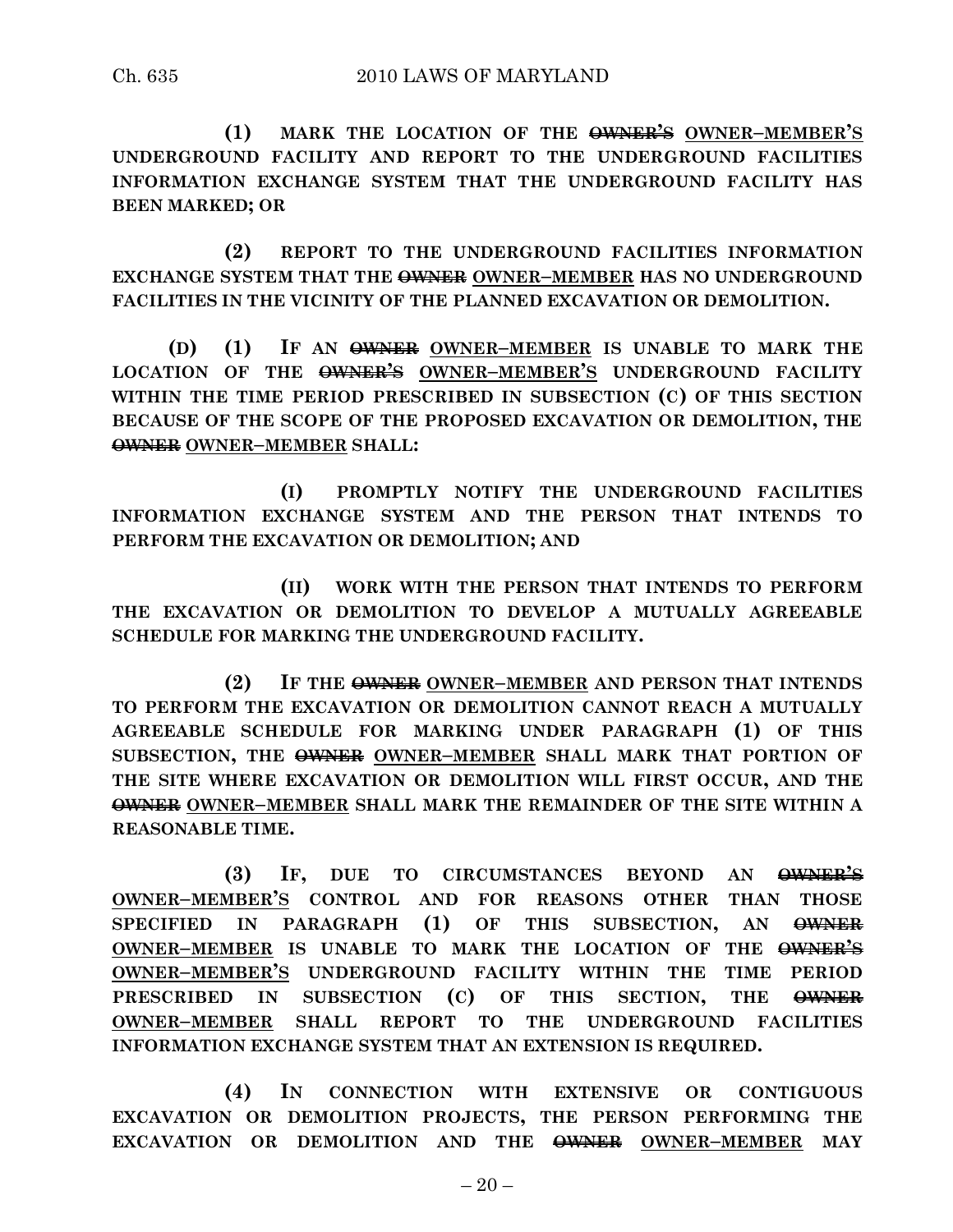**ESTABLISH A WORKING AGREEMENT REGARDING THE TIME PERIODS FOR MARKING THE UNDERGROUND FACILITY.**

**12–127.**

**(A) A PERSON MAY BEGIN EXCAVATION OR DEMOLITION ONLY AFTER THE PERSON RECEIVES NOTIFICATION FROM THE UNDERGROUND FACILITIES INFORMATION EXCHANGE SYSTEM OF THE ONE–CALL SYSTEM CONFIRMING THAT ALL APPLICABLE OWNERS OWNER–MEMBERS HAVE:**

**(1) MARKED THEIR UNDERGROUND FACILITIES IN ACCORDANCE WITH § 12–126(C) OF THIS SUBTITLE;**

**(2) MARKED THE APPLICABLE PORTION OF THEIR UNDERGROUND FACILITIES IN ACCORDANCE WITH § 12–126(D) OF THIS SUBTITLE; OR**

**(3) REPORTED THAT THEY HAVE NO UNDERGROUND FACILITIES IN THE VICINITY OF THE EXCAVATION OR DEMOLITION.**

**(B) (1) AFTER AN OWNER OWNER–MEMBER HAS MARKED THE LOCATION OF AN UNDERGROUND FACILITY IN ACCORDANCE WITH § 12–126 OF THIS SUBTITLE, THE PERSON PERFORMING THE EXCAVATION OR DEMOLITION IS RESPONSIBLE FOR THE MAINTENANCE OF THE DESIGNATED MARKER.**

**(2) IF THE MARKER IS OBLITERATED, DESTROYED, OR REMOVED, THE PERSON SHALL REPEAT THE NOTIFICATION REQUIRED UNDER § 12–124(A) OF THIS SUBTITLE.**

**(C) (1) A PERSON PERFORMING AN EXCAVATION OR DEMOLITION SHALL EXERCISE DUE CARE TO AVOID INTERFERENCE WITH OR DAMAGE TO AN UNDERGROUND FACILITY THAT AN OWNER OWNER–MEMBER HAS MARKED IN ACCORDANCE WITH § 12–126 OF THIS SUBTITLE.**

**(2) IF EXCAVATION OR DEMOLITION IS PERFORMED WITHIN 18 INCHES OF AN UNDERGROUND FACILITY MARKING, THE EXCAVATION OR DEMOLITION SHALL BE PERFORMED BY HAND OR OTHER NONDESTRUCTIVE TECHNIQUES.**

**(2) BEFORE USING MECHANIZED EQUIPMENT FOR EXCAVATION OR DEMOLITION WITHIN 18 INCHES OF AN UNDERGROUND FACILITY MARKING, A PERSON SHALL EXPOSE THE UNDERGROUND FACILITY TO ITS OUTERMOST SURFACES BY HAND OR OTHER NONDESTRUCTIVE TECHNIQUES.**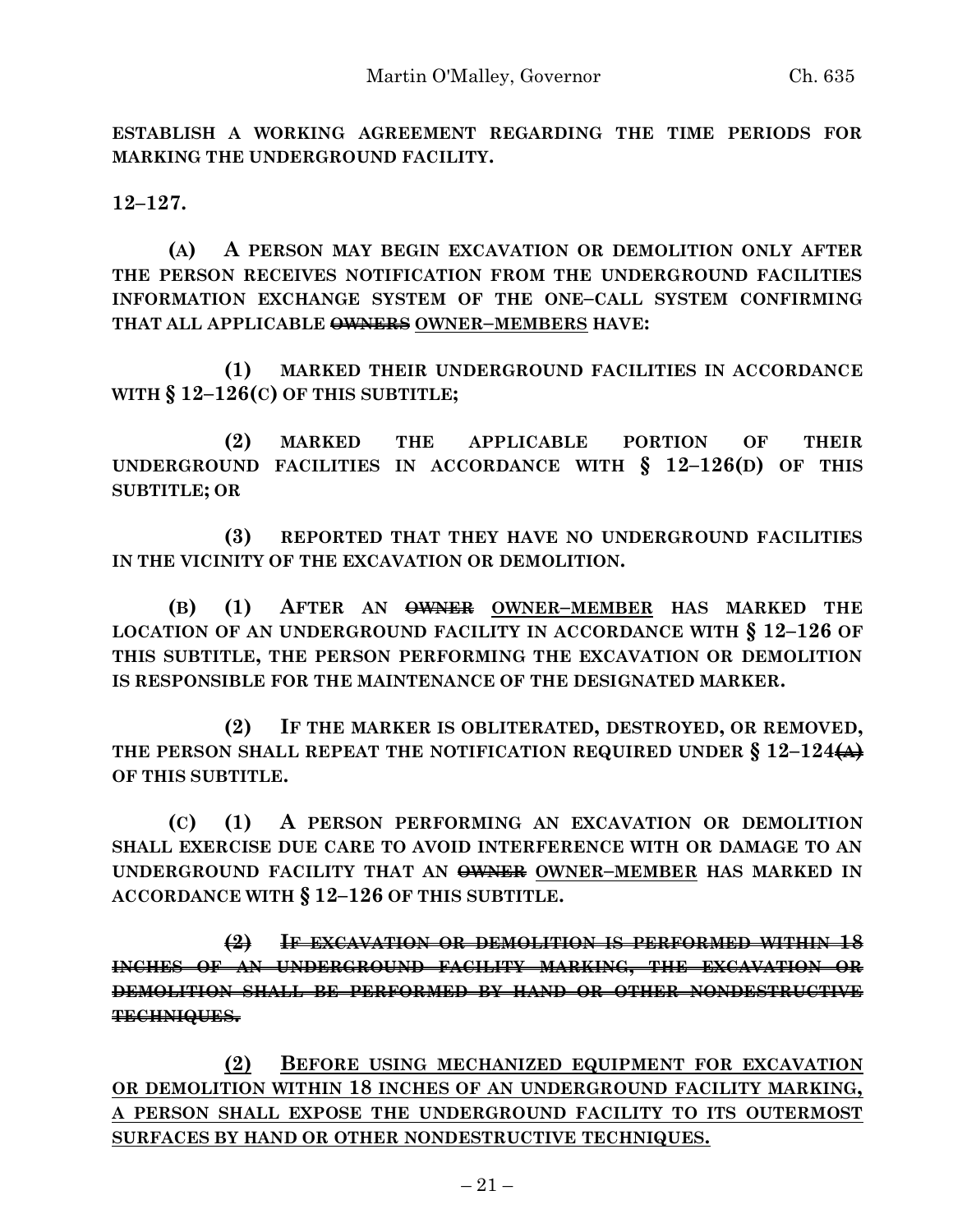**(3) A PERSON MAY NOT USE MECHANIZED EQUIPMENT TO EXCAVATE WITHIN 18 INCHES OF THE OUTERMOST SURFACE OF AN EXPOSED UNDERGROUND FACILITY.**

**(4) IF A PERSON IS PERFORMING AN EXCAVATION OR DEMOLITION THAT RUNS PARALLEL TO AN UNDERGROUND FACILITY AND IS WITHIN 18 INCHES OF AN UNDERGROUND FACILITY MARKING, THE PERSON SHALL:**

**(I) MAKE TEST HOLES AT THE MIDPOINT AND AT EACH END OF THE EXCAVATION OR DEMOLITION AREA; AND**

**(II) IF APPLICABLE, MAKE TEST HOLES AT INTERVALS OF NOT MORE THAN 100 FEET.**

**(D) (1) THE PERSON PERFORMING AN EXCAVATION OR DEMOLITION IMMEDIATELY SHALL NOTIFY THE OWNER OWNER–MEMBER OF THE FACILITY IF THE PERSON DISCOVERS OR CAUSES ANY DAMAGE TO OR DISLOCATION OR DISTURBANCE OF AN UNDERGROUND FACILITY IN CONNECTION WITH THE EXCAVATION OR DEMOLITION.**

**(2) IF THE DAMAGE, DISLOCATION, OR DISTURBANCE RESULTS IN THE ESCAPE OF A FLAMMABLE, TOXIC, OR CORROSIVE GAS OR LIQUID, THE PERSON PERFORMING THE EXCAVATION OR DEMOLITION IMMEDIATELY SHALL REPORT THE DAMAGE TO THE 9–1–1 EMERGENCY SYSTEM.**

**(E) (1) IF A PERSON KNOWS OR HAS REASON TO KNOW THAT AN UNDERGROUND FACILITY IN THE AREA OF A PLANNED OR ONGOING EXCAVATION OR DEMOLITION IS NOT MARKED AS REQUIRED BY THIS SUBTITLE, THE PERSON MAY NOT BEGIN OR CONTINUE THE EXCAVATION OR DEMOLITION UNLESS THE PERSON:**

**(I) HAS REPEATED THE NOTIFICATION REQUIRED UNDER § 12–124(A) OF THIS SUBTITLE; AND**

**(II) RECEIVES NOTIFICATION FROM THE UNDERGROUND FACILITIES INFORMATION EXCHANGE SYSTEM OF THE ONE–CALL SYSTEM CONFIRMING THAT ALL APPLICABLE OWNERS OWNER–MEMBERS THAT HAVE UNDERGROUND FACILITIES IN THE VICINITY OF THE EXCAVATION OR DEMOLITION HAVE MARKED:**

**1. THE UNDERGROUND FACILITIES IN ACCORDANCE WITH § 12–126(C) OF THIS SUBTITLE; OR**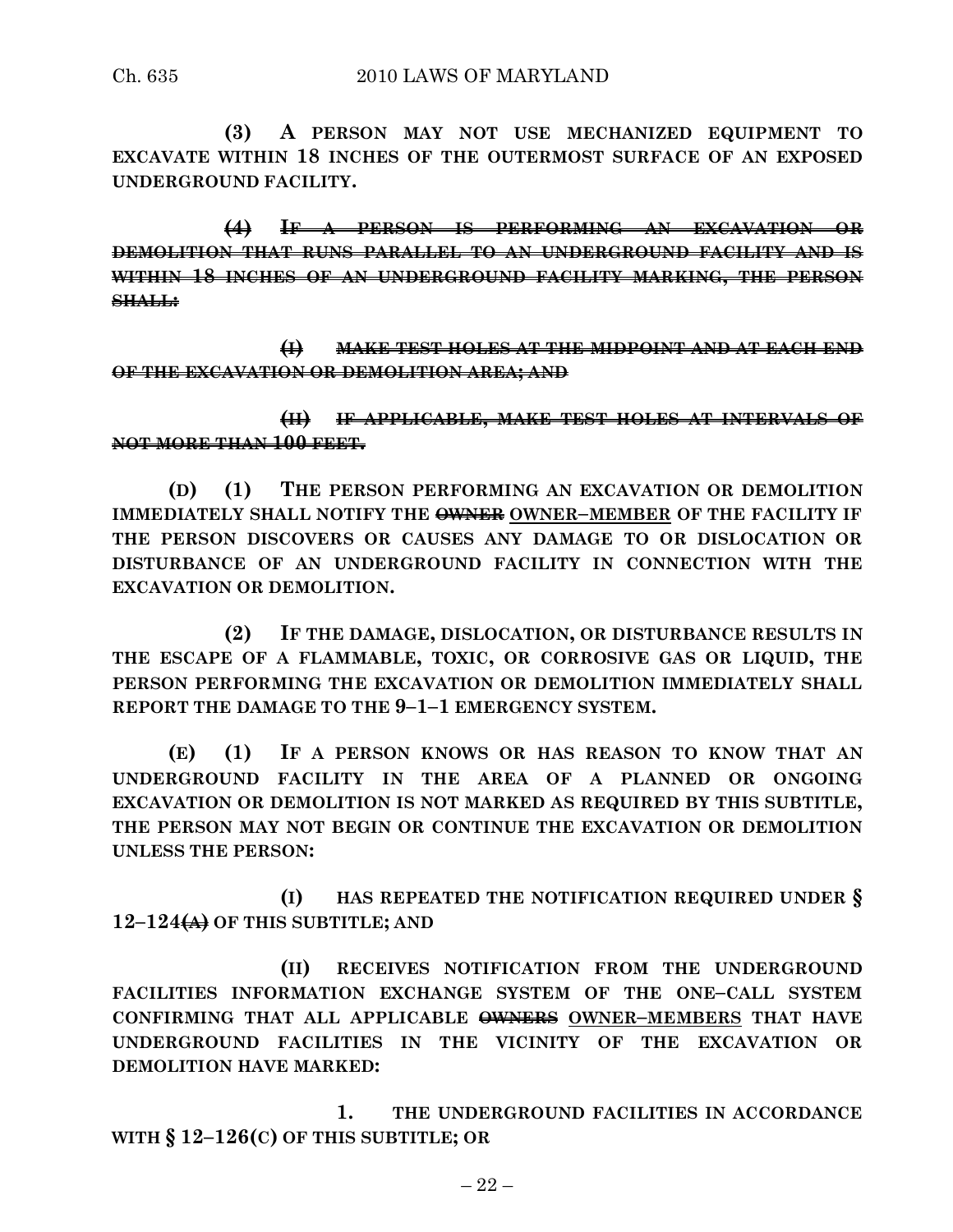**2. THE APPLICABLE PORTION OF THE UNDERGROUND FACILITIES IN ACCORDANCE WITH 12–126(D) OF THIS SUBTITLE.**

**(2) IF THE UNDERGROUND FACILITY IS NOT MARKED AS REQUIRED BY THIS SUBTITLE AFTER THE PERSON RECEIVES NOTIFICATION FROM THE UNDERGROUND FACILITIES INFORMATION EXCHANGE SYSTEM UNDER PARAGRAPH (1) OF THIS SUBSECTION, THE PERSON MAY PROCEED WITH THE EXCAVATION OR DEMOLITION.**

12–128.

 $\{a\}$  A political subdivision  $\{a\}$ ,  $\rightarrow$  **A** municipal corporation, THE **DEPARTMENT OF TRANSPORTATION, AN ADMINISTRATION OF THE DEPARTMENT OF TRANSPORTATION, OR THE MARYLAND TRANSPORTATION AUTHORITY, OR AN OWNER** may **NOT** charge, assess, or collect from a person **[**a one–time initial marking fee not exceeding \$35**] A FEE** for reimbursement of expenses that the political subdivision **[**or**,],** municipal corporation**, THE DEPARTMENT OF TRANSPORTATION, AN ADMINISTRATION OF THE DEPARTMENT OF TRANSPORTATION, OR THE MARYLAND TRANSPORTATION AUTHORITY, OR OWNER** incurs to comply with this subtitle.

**[**(b) If re–marking is requested, or is required after renotification under § 12–108(b) of this subtitle, a political subdivision  $\theta$ , municipal corporation, **OR ANY OF THE TRANSPORTATION ENTITIES SPECIFIED IN SUBSECTION (A) OF THIS SECTION** may charge, assess, or collect from a person a re–marking fee not exceeding \$15 for reimbursement of expenses that the political subdivision  $\theta$ , municipal corporation**, OR ANY OF THE TRANSPORTATION ENTITIES SPECIFIED IN SUBSECTION (A) OF THIS SECTION** incurs to comply with this subtitle.**]**

**12–129. RESERVED.**

**12–130. RESERVED.**

# **PART V. DESIGNER REQUESTS.**

**12–131.**

**(A) IN CONNECTION WITH A PROJECT THAT MAY REQUIRE EXCAVATION OR DEMOLITION, A DESIGNER MAY INITIATE A TICKET REQUEST BY NOTIFYING THE ONE–CALL SYSTEM SERVING THE GEOGRAPHIC AREA COVERING THE PLANNED PROJECT.**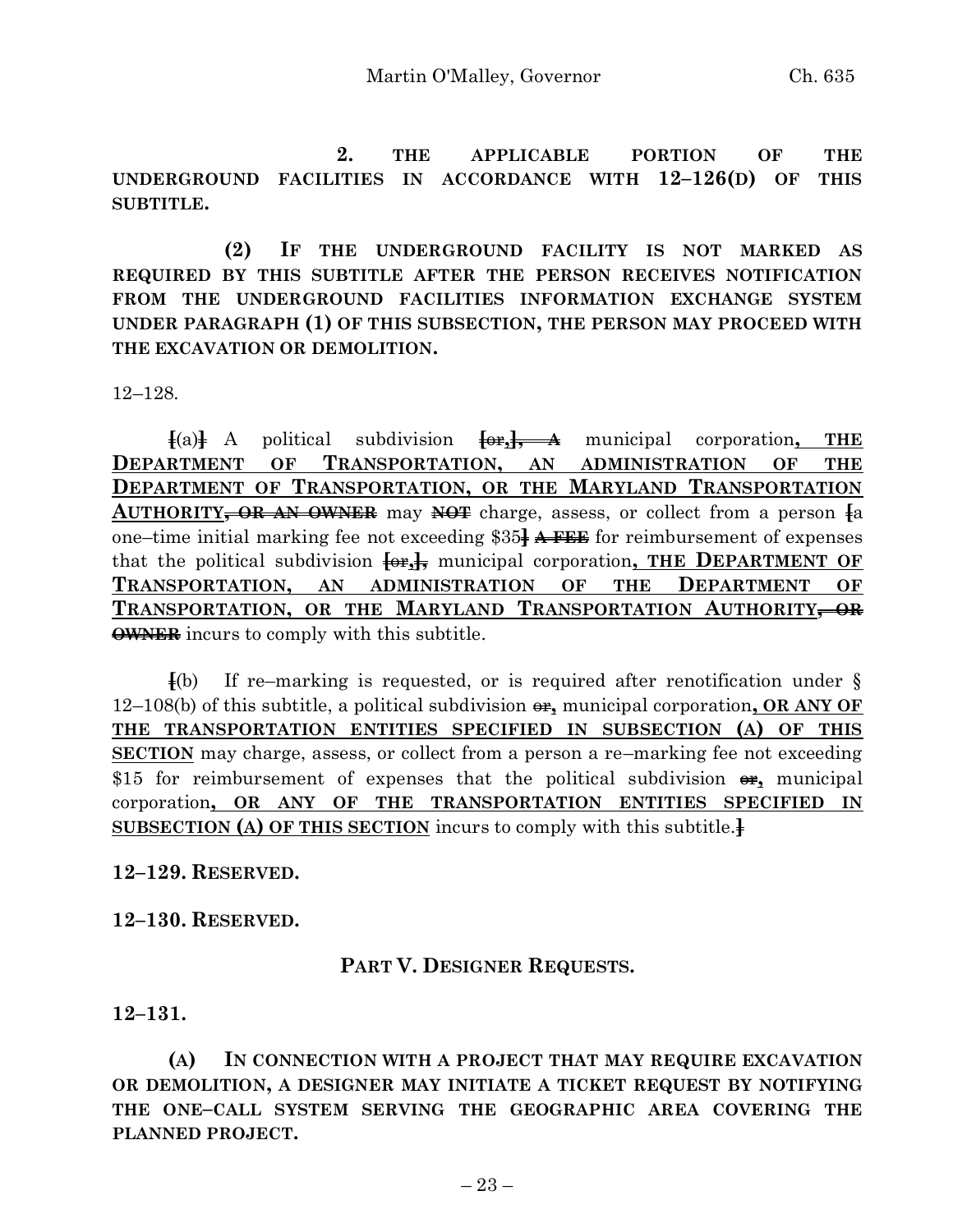**(B) A DESIGNER INITIATING A TICKET REQUEST UNDER THIS SECTION:**

**(1) MAY INITIATE ONLY ONE TICKET REQUEST FOR A SINGLE PROJECT; AND**

**(2) SHALL, IN CONNECTION WITH A TICKET REQUEST:**

**(I) INDICATE THAT THE REQUEST IS FOR DESIGN PURPOSES ONLY AND MAY NOT BE USED FOR THE PURPOSE OF EXCAVATION OR DEMOLITION;**

**(II) NOTIFY THE ONE–CALL SYSTEM OF ANY OWNERS OWNER–MEMBERS FROM WHICH THE DESIGNER DOES NOT REQUIRE UNDERGROUND FACILITIES INFORMATION; AND**

**(III) ON THE REQUEST OF AN OWNER OWNER–MEMBER, PROVIDE THE OWNER OWNER–MEMBER WITH A PRELIMINARY DRAWING THAT INDICATES THE SCOPE OF THE PROJECT.**

**(C) (1) WITHIN 15 BUSINESS DAYS AFTER RECEIVING NOTICE FROM A ONE–CALL SYSTEM THAT A DESIGNER HAS MADE A REQUEST UNDER THIS SECTION, AN OWNER OWNER–MEMBER OF AN UNDERGROUND FACILITY IN THE AREA OF THE PROJECT SHALL NOTIFY THE DESIGNER OF THE TYPE AND APPROXIMATE LOCATION OF THE UNDERGROUND FACILITY.**

**(2) AN OWNER OWNER–MEMBER MAY PROVIDE NOTICE OF THE APPROXIMATE LOCATION OF AN UNDERGROUND FACILITY THROUGH THE USE OF:**

- **(I) FIELD LOCATES;**
- **(II) MAPS;**
- **(III) SURVEYS;**
- **(IV) INSTALLATION RECORDS; OR**
- **(V) OTHER SIMILAR MEANS.**

**(D) (1) INFORMATION PROVIDED TO A DESIGNER UNDER THIS SECTION IS FOR INFORMATIONAL PURPOSES ONLY.**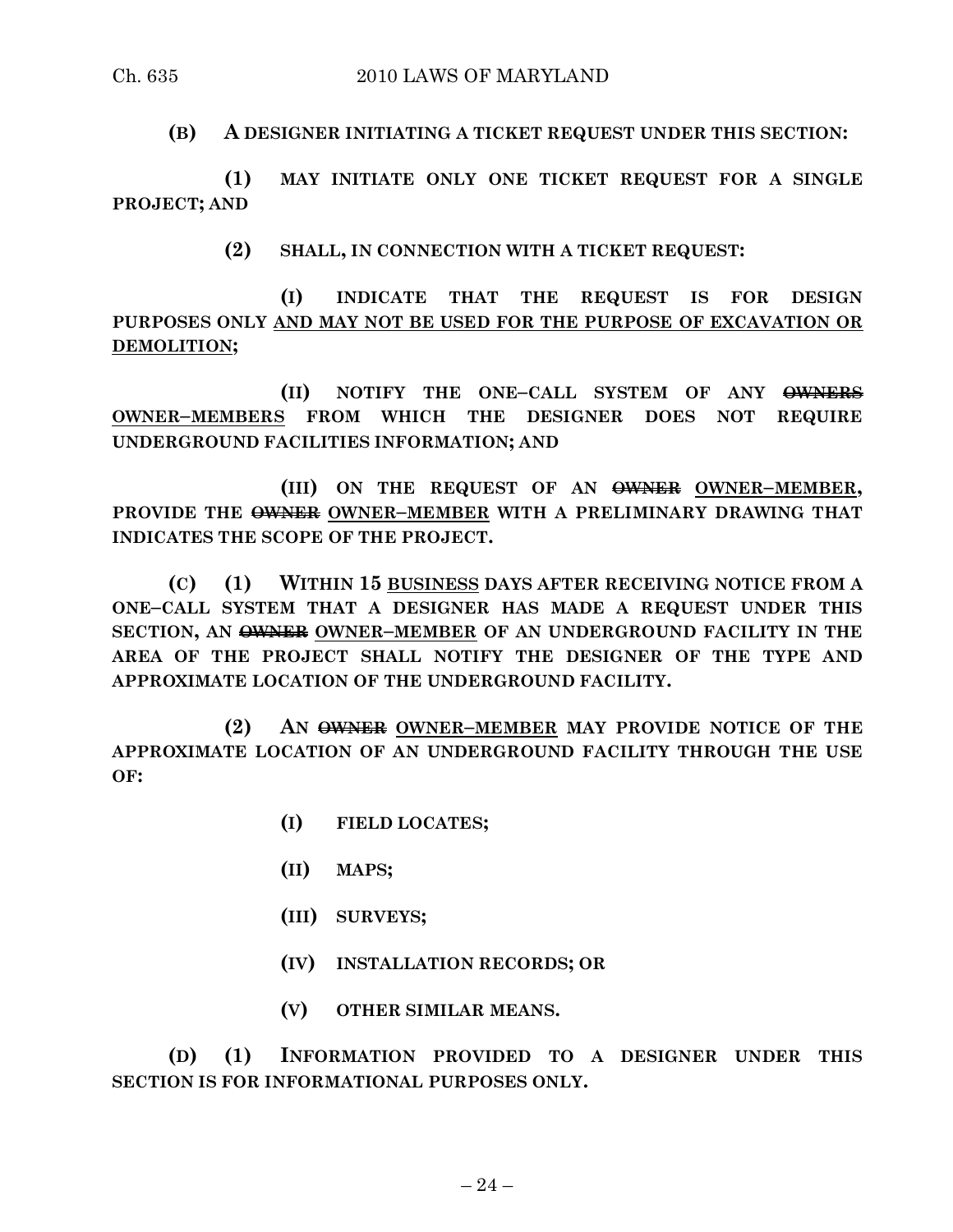**(2) AN OWNER OWNER–MEMBER OR AGENT OF AN OWNER OWNER–MEMBER MAY NOT BE HELD LIABLE FOR ANY INACCURATE INFORMATION PROVIDED TO A DESIGNER UNDER THIS SECTION.**

**12–132. RESERVED.**

**12–133. RESERVED.**

#### **PART VI. ENFORCEMENT AND PENALTIES.**

12–134.

(a) To stop or prevent a negligent or unsafe excavation or demolition, an owner or the Attorney General may file an action for a writ of mandamus or injunction in a court of competent jurisdiction in Baltimore City or the county in which the excavation or demolition is being performed or is to be performed or in which the person resides or has its principal place of business, if the person:

(1) is performing an excavation or demolition in a negligent or unsafe manner that has resulted in or is likely to result in damage to an underground facility; or

(2) is intending to use procedures to carry out the excavation or demolition that are likely to result in damage to an underground facility.

(b) (1) To make its judgment or processes effective, the court may join as parties any persons necessary or proper.

(2) If appropriate, the court shall issue a final order granting the injunction or writ of mandamus.

12–135.

(a) **(1)** A person that performs an excavation or demolition without first providing the notice required under § **[**12–108**] 12–124(A)** of this subtitle and damages, dislocates, or disturbs an underground facility is deemed negligent and is subject to a civil penalty **ASSESSED BY THE AUTHORITY** not exceeding**:**

**(I) [**\$1,000**] \$2,500 \$2,000** for the first offense**;** and

**(II) [**\$1,000**] SUBJECT TO SUBSECTION (C) OF THIS SECTION, \$5,000 \$4,000** for each subsequent offense **[**or ten times the cost of repairs to the underground facility caused by the damage, dislocation, or disturbance**]**.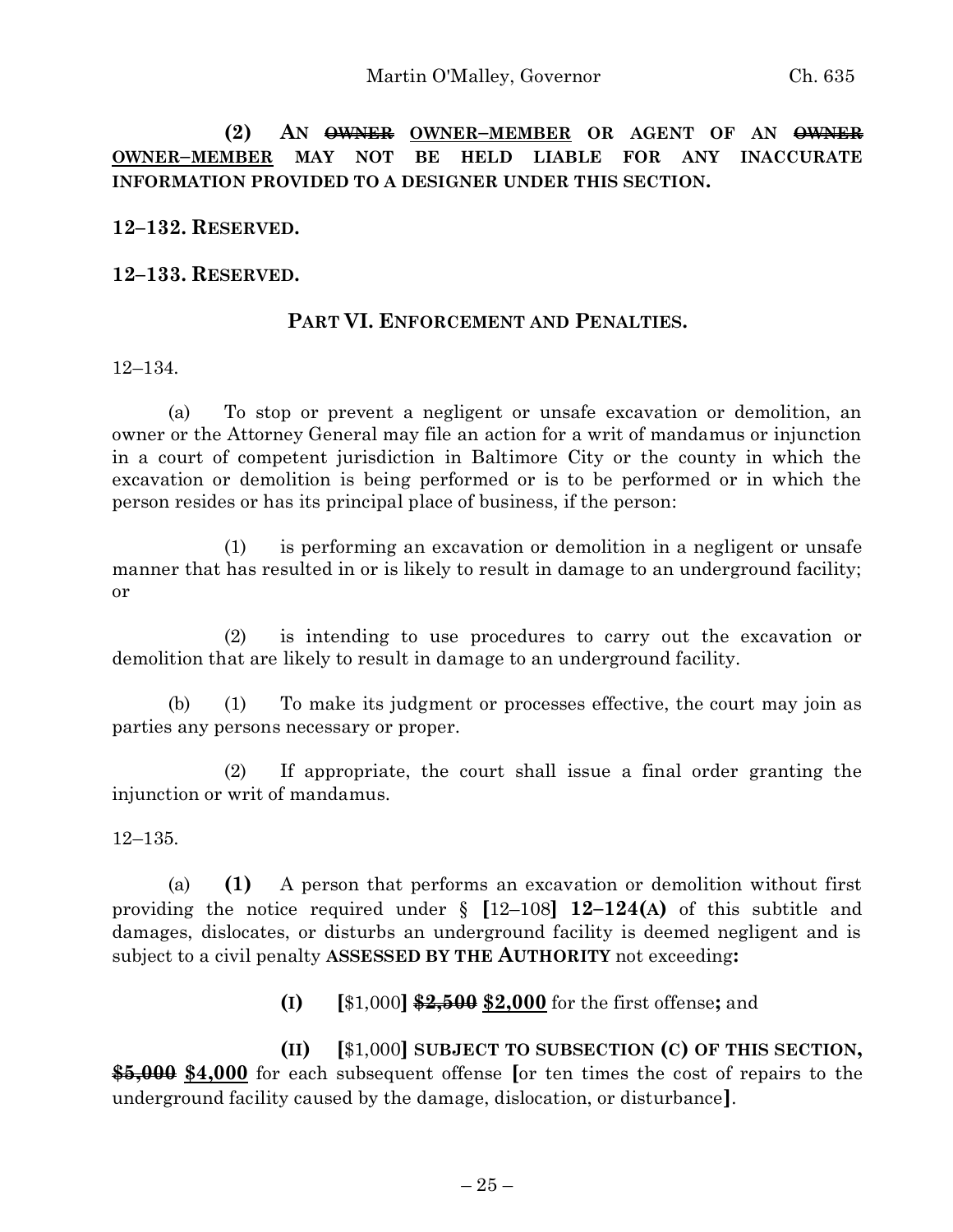**(2) INSTEAD OF OR IN ADDITION TO A CIVIL PENALTY ASSESSED UNDER THIS SUBSECTION, THE AUTHORITY MAY:**

#### **(I) REQUIRE THAT A PERSON:**

**1. PARTICIPATE IN DAMAGE PREVENTION TRAINING;**

**OR**

**2. IMPLEMENT PROCEDURES TO MITIGATE THE LIKELIHOOD OF DAMAGE TO UNDERGROUND FACILITIES; OR**

**(II) IMPOSE OTHER SIMILAR MEASURES.**

**(3) A PERSON THAT VIOLATES ANY OTHER PROVISION OF PART IV OR PART V OF THIS SUBTITLE IS SUBJECT TO A CIVIL PENALTY ASSESSED BY THE AUTHORITY NOT EXCEEDING \$2,500 \$2,000.**

(b) **(1) THIS SUBSECTION APPLIES IF A PROCEEDING HAS NOT BEEN INITIATED BEFORE THE AUTHORITY.**

**(2) A COURT OF COMPETENT JURISDICTION MAY ASSESS A CIVIL PENALTY OF UP TO 10 TIMES THE COST OF REPAIRS TO THE UNDERGROUND FACILITY CAUSED BY THE DAMAGE, DISLOCATION, OR DISTURBANCE AGAINST A PERSON THAT HAS COMMITTED A SUBSEQUENT OFFENSE UNDER SUBSECTION (A)(1) OF THIS SECTION.**

**(3)** An action to recover a civil penalty under this **[**section**] SUBSECTION** shall be brought by an owner of a damaged, dislocated, or disturbed underground facility or the Attorney General in a court of competent jurisdiction in Baltimore City or the county in which the damage, dislocation, or disturbance occurred.

**(4) THE PARTY BRINGING AN ACTION UNDER THIS SUBSECTION MAY RECOVER REASONABLE ATTORNEY'S FEES.**

**(C) THE AUTHORITY MAY NOT ASSESS A CIVIL PENALTY UNDER SUBSECTION (A)(1)(II) OF THIS SECTION IF AN ACTION TO RECOVER A CIVIL PENALTY HAS BEEN BROUGHT UNDER SUBSECTION (B) OF THIS SECTION.**

**[**(c)**] (D)** All civil penalties recovered **[**in an action**]** under this section**[**, including reasonable attorney's fees,**]** shall be paid into the **[**General Fund of the State**] FUND**.

#### **Article – State Government**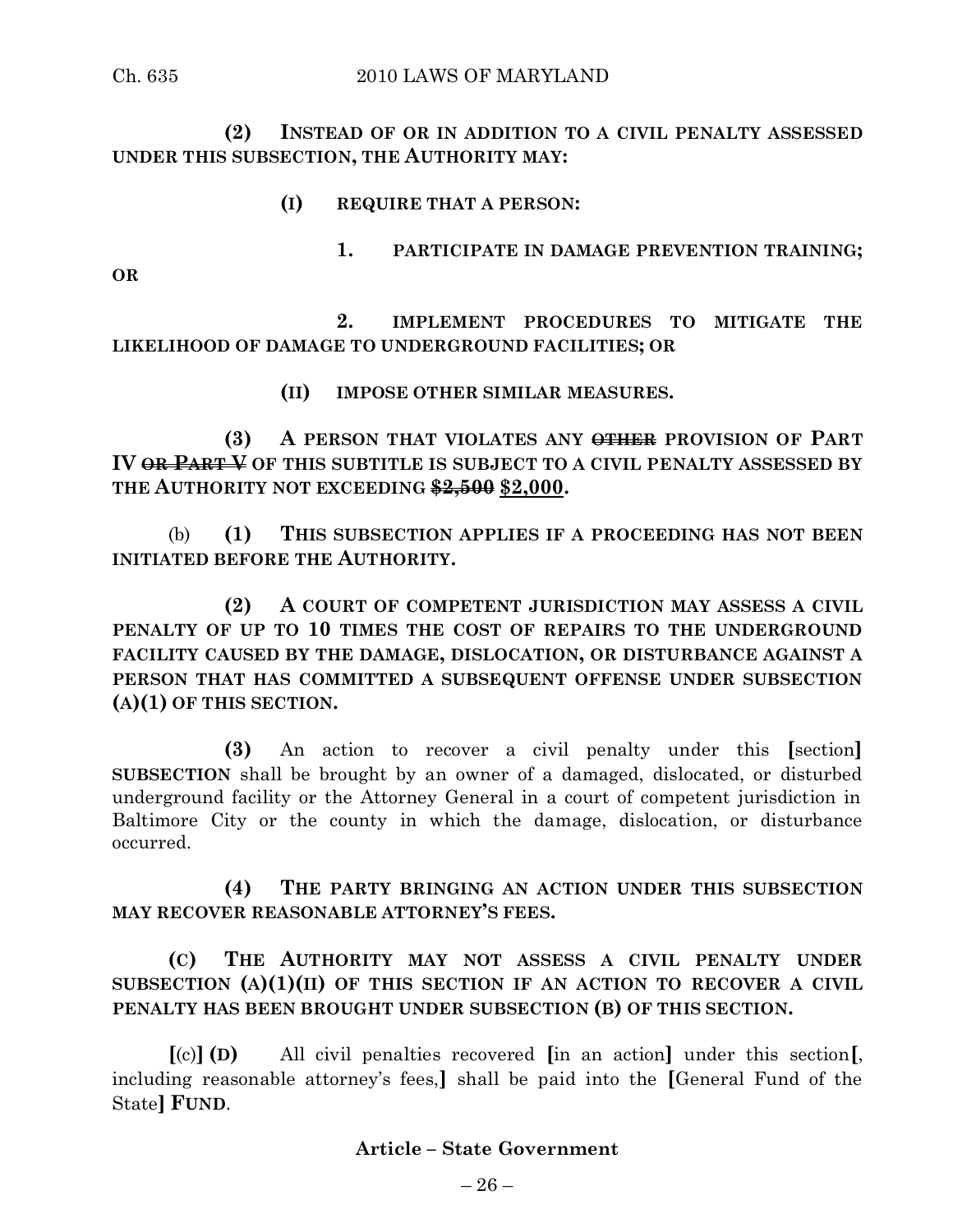12–101.

(a) In this subtitle, unless the context clearly requires otherwise, "State personnel" means:

- (2) an employee or official of the:
	- (i) Maryland Transportation Authority;
	- (ii) Injured Workers' Insurance Fund;
	- (iii) Maryland Stadium Authority;
	- (iv) Maryland Environmental Service;

(v) overseas programs of the University College of the University System of Maryland;

- (vi) Maryland Economic Development Corporation;
- (vii) Maryland Technology Development Corporation;
- (viii) Maryland African American Museum Corporation;
- (ix) Maryland Automobile Insurance Fund;
- (x) Maryland Health and Higher Educational Facilities

Authority;

(xi) Maryland Agricultural and Resource–Based Industry Development Corporation;

- (xii) Somers Cove Marina Commission; **[**and**]**
- (xiii) Maryland Workforce Corporation; **AND**

# **(XIV) MARYLAND UNDERGROUND FACILITIES DAMAGE PREVENTION AUTHORITY;**

SECTION 4. AND BE IT FURTHER ENACTED, That the Laws of Maryland read as follows:

#### **Article – Public Utility Companies**

12–101.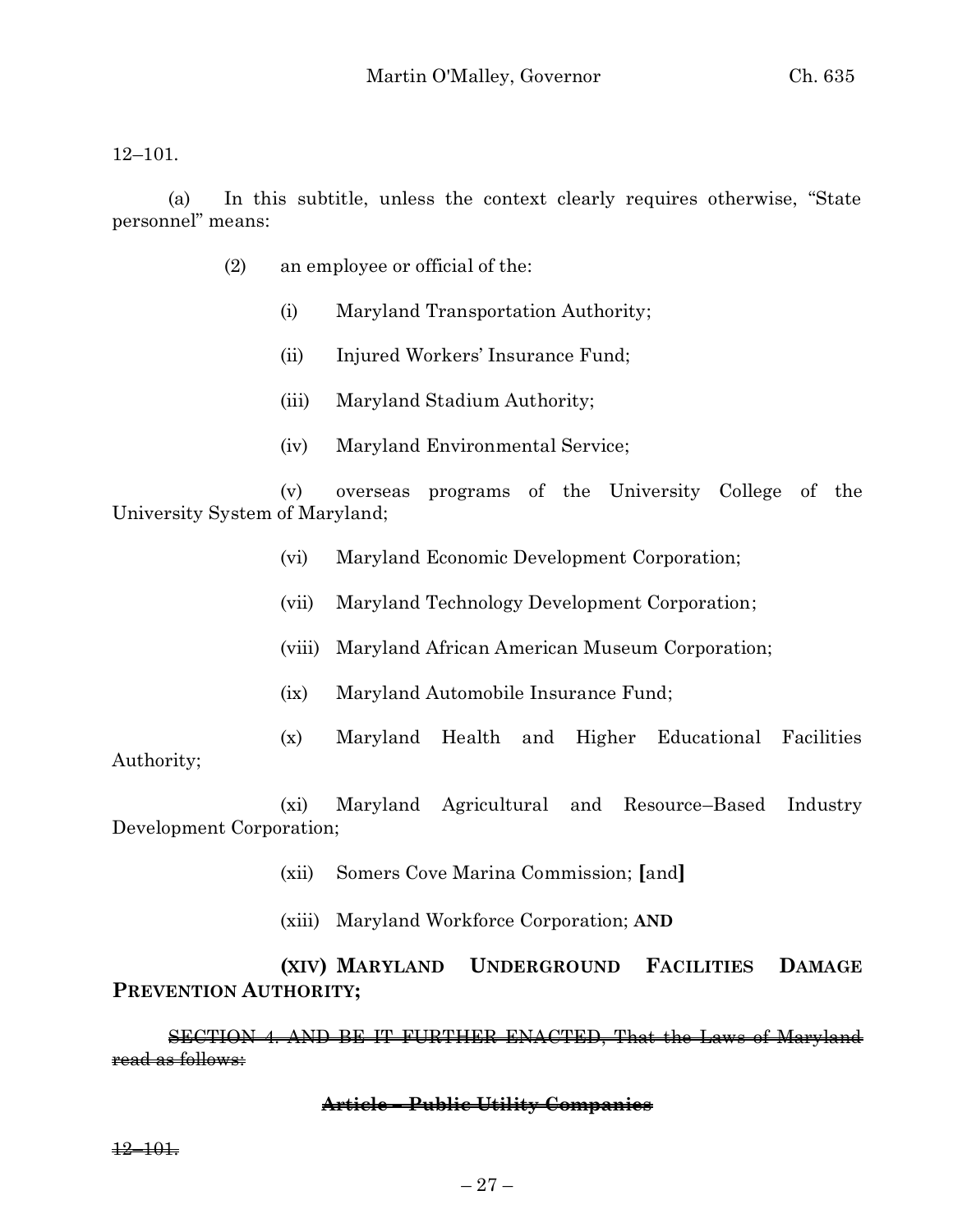$(a)$  In this subtitle the following words have the meanings indicated.

 $\leftrightarrow$   $\leftrightarrow$   $\leftrightarrow$  "Underground facility" means personal property that is to be buried or submerged for:

 $\overrightarrow{H}$  use in connection with the storage or conveyance of water, sewage, oil, gas, or other substances; or

(ii) transmission or conveyance of electronic, telephonic, or telegraphic communications or electricity.

(2) "Underground facility" includes **STORMWATER DRAINS,** pipes, sewers, conduits, cables, valves, lines, wires, manholes, attachments, and those portions of poles below ground.

# **[**(3) "Underground facility" does not include a stormwater drain.**]**

SECTION  $\xi$  4. AND BE IT FURTHER ENACTED, That the terms of the initial members of the Maryland Underground Facilities Damage Prevention Authority shall expire as follows:

(1) in 2011:

(i) the member appointed from a list submitted by the Public Works Contractors Association of Maryland;

(ii) one of the underground facility owners appointed from a list submitted by the Maryland members of the Maryland/DC Subscribers Committee as identified by the Governor on the initial appointment of that member to the Authority;

(iii) the member who represents Maryland's underground utility locator community appointed from a list submitted by the Maryland members of the Maryland/DC Damage Prevention Committee;

(iv) the member appointed from a list submitted by the Maryland Association of Counties; and

(v) the member of the general public; and

(2) in 2012:

(i) the member appointed from a list submitted by the Associated Utility Contractors of Maryland;